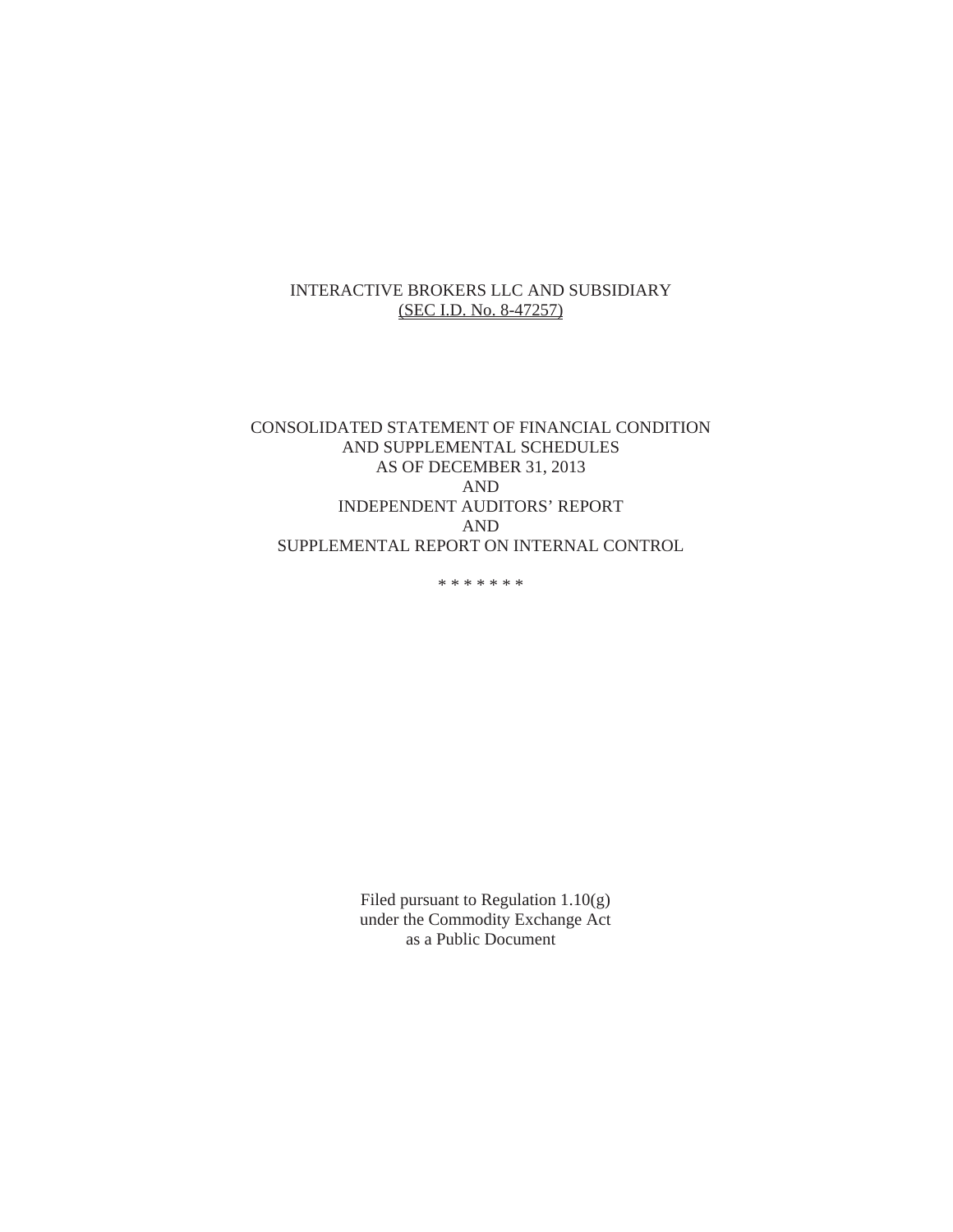

**Deloitte & Touche LLP** 30 Rockefeller Plaza New York, NY 10112-0015 USA

Tel: 1 212 492 4000 Fax: 1 212 489 1687 www.deloitte.com

#### **INDEPENDENT AUDITORS' REPORT**

To the Members of Interactive Brokers LLC Greenwich, CT

We have audited the accompanying consolidated statement of financial condition of Interactive Brokers LLC and subsidiary (the "Company") as of December 31, 2013, and the related notes (the "consolidated financial statement"), that you are filing pursuant to Regulation 1.16 under the Commodity Exchange Act.

#### **Management's Responsibility for the Consolidated Financial Statement**

Management is responsible for the preparation and fair presentation of this consolidated financial statement in accordance with accounting principles generally accepted in the United States of America; this includes the design, implementation, and maintenance of internal control relevant to the preparation and fair presentation of the consolidated financial statement that is free from material misstatement, whether due to fraud or error.

#### **Auditors' Responsibility**

Our responsibility is to express an opinion on this consolidated financial statement based on our audit. We conducted our audit in accordance with auditing standards generally accepted in the United States of America. Those standards require that we plan and perform the audit to obtain reasonable assurance about whether the consolidated financial statement is free from material misstatement.

An audit involves performing procedures to obtain audit evidence about the amounts and disclosures in the consolidated financial statement. The procedures selected depend on the auditor's judgment, including the assessment of the risks of material misstatement of the consolidated financial statement, whether due to fraud or error. In making those risk assessments, the auditor considers internal control relevant to the Company's preparation and fair presentation of consolidated financial statement in order to design audit procedures that are appropriate in the circumstances, but not for the purpose of expressing an opinion on the effectiveness of the Company's internal control. Accordingly, we express no such opinion. An audit also includes evaluating the appropriateness of accounting policies used and the reasonableness of significant accounting estimates made by management, as well as evaluating the overall presentation of the consolidated financial statement.

We believe that the audit evidence we have obtained is sufficient and appropriate to provide a basis for our audit opinion.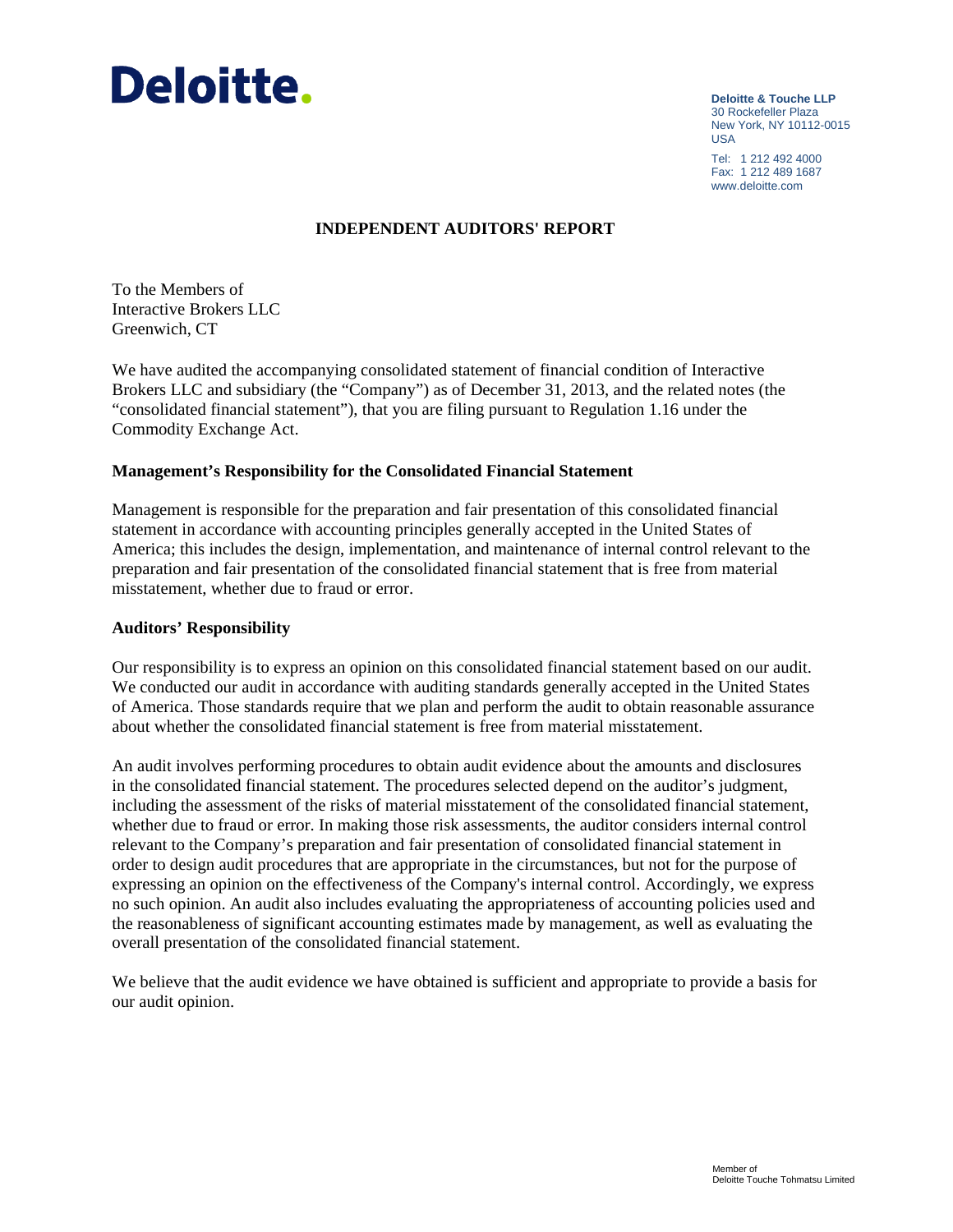#### **Opinion**

In our opinion, the consolidated financial statement referred to above presents fairly, in all material respects, the financial position of Interactive Brokers LLC and subsidiary as of December 31, 2013, in accordance with accounting principles generally accepted in the United States of America.

#### **Report on Supplemental Schedules**

Our audit was conducted for the purpose of forming an opinion on the consolidated financial statement as a whole. The unconsolidated supplemental schedules on pages 22-24 are presented for purpose of additional analysis and are not a required part of the consolidated financial statement, but are supplementary information required by regulations under the Commodity Exchange Act. These schedules are the responsibility of the Company's management and were derived from and relate directly to the underlying accounting and other records used to prepare the consolidated financial statement. Such schedules have been subjected to the auditing procedures applied in our audit of the consolidated financial statement and certain additional procedures, including comparing and reconciling such schedules directly to the underlying accounting and other records used to prepare the consolidated financial statement or to the consolidated financial statement itself, and other additional procedures in accordance with auditing standards generally accepted in the United States of America. In our opinion, such schedules are fairly stated in all material respects when considered in relation to the consolidated financial statement as a whole.

Deboutte of Triche up

February 28, 2014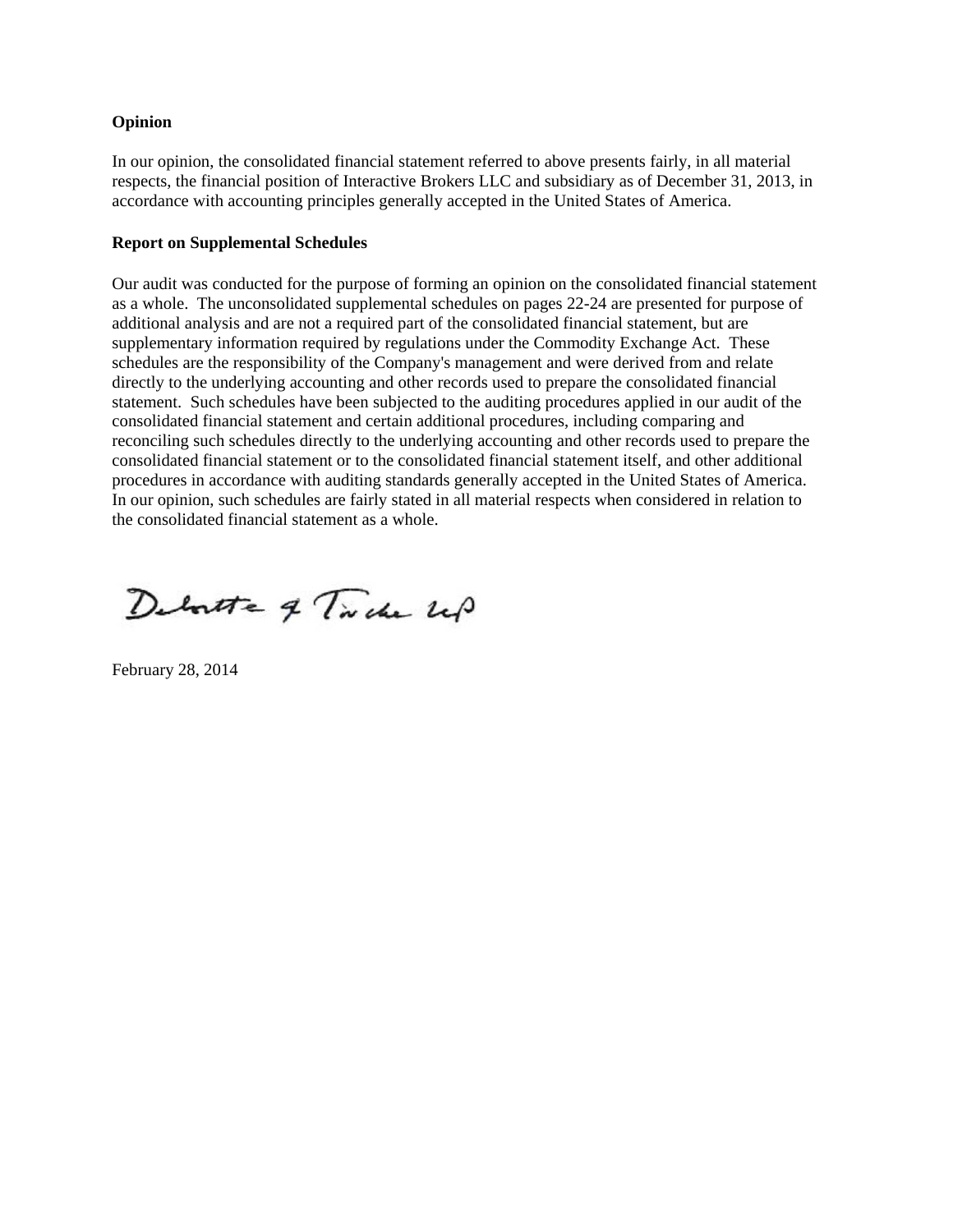# **INTERACTIVE BROKERS LLC AND SUBSIDIARY**

# **CONSOLIDATED STATEMENT OF FINANCIAL CONDITION As of December 31, 2013** *(Dollars in Thousands)*

#### **Assets**

| Cash and cash equivalents                                      | S<br>793,173 |  |  |  |  |  |
|----------------------------------------------------------------|--------------|--|--|--|--|--|
| Cash and securities - segregated for regulatory purposes       | 12,547,996   |  |  |  |  |  |
| Securities borrowed                                            | 1,684,027    |  |  |  |  |  |
| Securities purchased under agreements to resell                |              |  |  |  |  |  |
| Deposit with clearing organization                             |              |  |  |  |  |  |
| Other receivables:                                             |              |  |  |  |  |  |
| Customers (net of allowance for doubtful accounts of \$67,999) | 13,535,611   |  |  |  |  |  |
| Brokers, dealers and clearing organizations                    | 327,076      |  |  |  |  |  |
| <b>Affiliates</b>                                              | 5,971        |  |  |  |  |  |
| Interest                                                       | 20,375       |  |  |  |  |  |
| Other assets                                                   | 147,331      |  |  |  |  |  |
| Total assets                                                   |              |  |  |  |  |  |
|                                                                |              |  |  |  |  |  |

# **Liabilities and members' capital**

| Liabilities:                                             |              |
|----------------------------------------------------------|--------------|
| Payable to customers                                     | \$24,817,579 |
| Securities loaned                                        | 1,847,406    |
| Securities sold under agreements to repurchase           | 130,367      |
| Other payables:                                          |              |
| Brokers, dealers and clearing organizations              | 220,425      |
| Accounts payable, accrued expenses and other liabilities | 33,879       |
| Affiliates                                               | 60,623       |
| Interest                                                 | 54           |
|                                                          | 27,110,333   |
| Members' capital                                         | 2,340,028    |
| Total liabilities and members' capital                   | \$29,450,361 |

See accompanying notes to the consolidated statement of financial condition.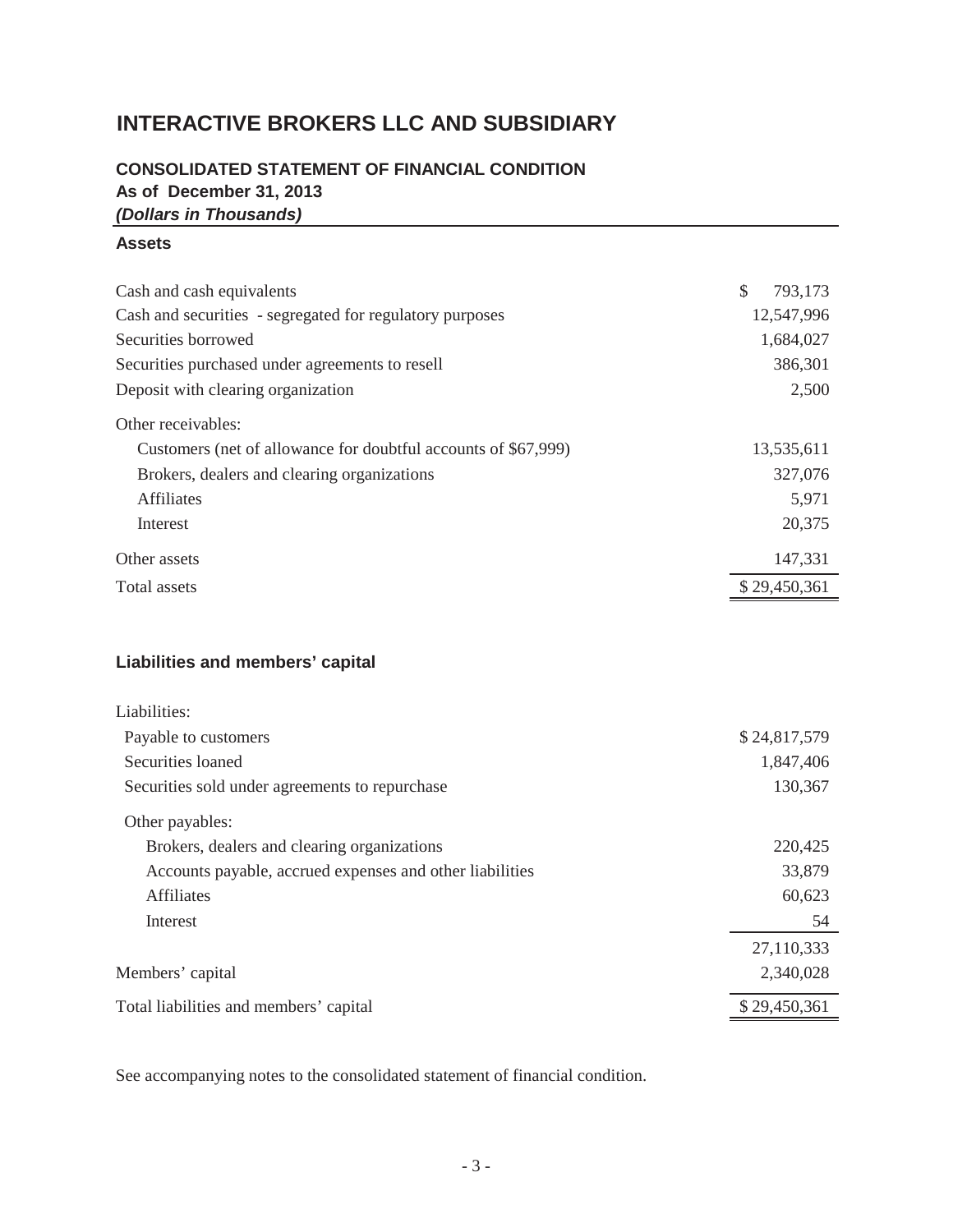#### **1. ORGANIZATION AND NATURE OF BUSINESS**

Interactive Brokers LLC ("IBLLC"), together with its wholly-owned subsidiary (the "Company"), a Connecticut limited liability company, is a broker-dealer registered under the Securities Exchange Act of 1934 and is a member of the Financial Industry Regulatory Authority ("FINRA") and various securities and commodities exchanges. The Company is also a member of the National Futures Association ("NFA") and is registered with Commodity Futures Trading Commission ("CFTC") as a Futures Commission Merchant and a Foreign Exchange Dealer. The Company executes and clears securities and commodities transactions for customers. Certain transactions are cleared through other clearing brokers. Accordingly, the Company carries securities accounts for customers and is subject to the requirements of Rule 15c3-3 under the Securities Exchange Act of 1934 pertaining to the possession or control of customer-owned assets and reserve requirements. The Company carries customer commodities accounts and is subject to the segregation requirements of the Commodity Exchange Act. Pursuant to the Hong Kong Securities and Futures Commission ("SFC") client money segregation rules, IBLLC is required to ensure that all customer funds held in Hong Kong are segregated in Hong Kong. IBLLC is subject to the Uniform Net Capital Rule (Rule 15c3-1) under the Exchange Act and the CFTC's minimum financial requirements (Regulations 1.17 and 5.7).

The Company's wholly-owned subsidiary is Interactive Brokers Corp. ("IB Corp."), which is a broker-dealer registered with the Securities and Exchange Commission ("SEC") and is a member of the FINRA and the NFA.

The Company is 99.9% owned by IBG LLC, ("IBG LLC" or "the Group"), a Connecticut limited liability company. In addition to the Company, the Group is comprised of several Operating Companies (Note 7). The Group is consolidated into Interactive Brokers Group, Inc. ("IBG, Inc.").

#### **2. SIGNIFICANT ACCOUNTING POLICIES**

#### *Basis of Presentation*

This consolidated statement of financial condition is presented in U.S. dollars and has been prepared pursuant to accounting standards generally accepted in the United States of America ("U.S. GAAP") promulgated in the FASB Accounting Standards Codification ("ASC" or the "Codification").

#### *Principles of Consolidation*

The consolidated statement of financial condition includes the accounts of the Company and its wholly-owned subsidiary. The Company's policy is to consolidate all entities of which it owns more than 50% unless it does not have control. All inter-company balances and transactions have been eliminated.

At December 31, 2013, \$19,777 of assets and \$6,939 of liabilities were attributable to a consolidated subsidiary. The stockholder's equity of this subsidiary was \$12,838 at December 31, 2013.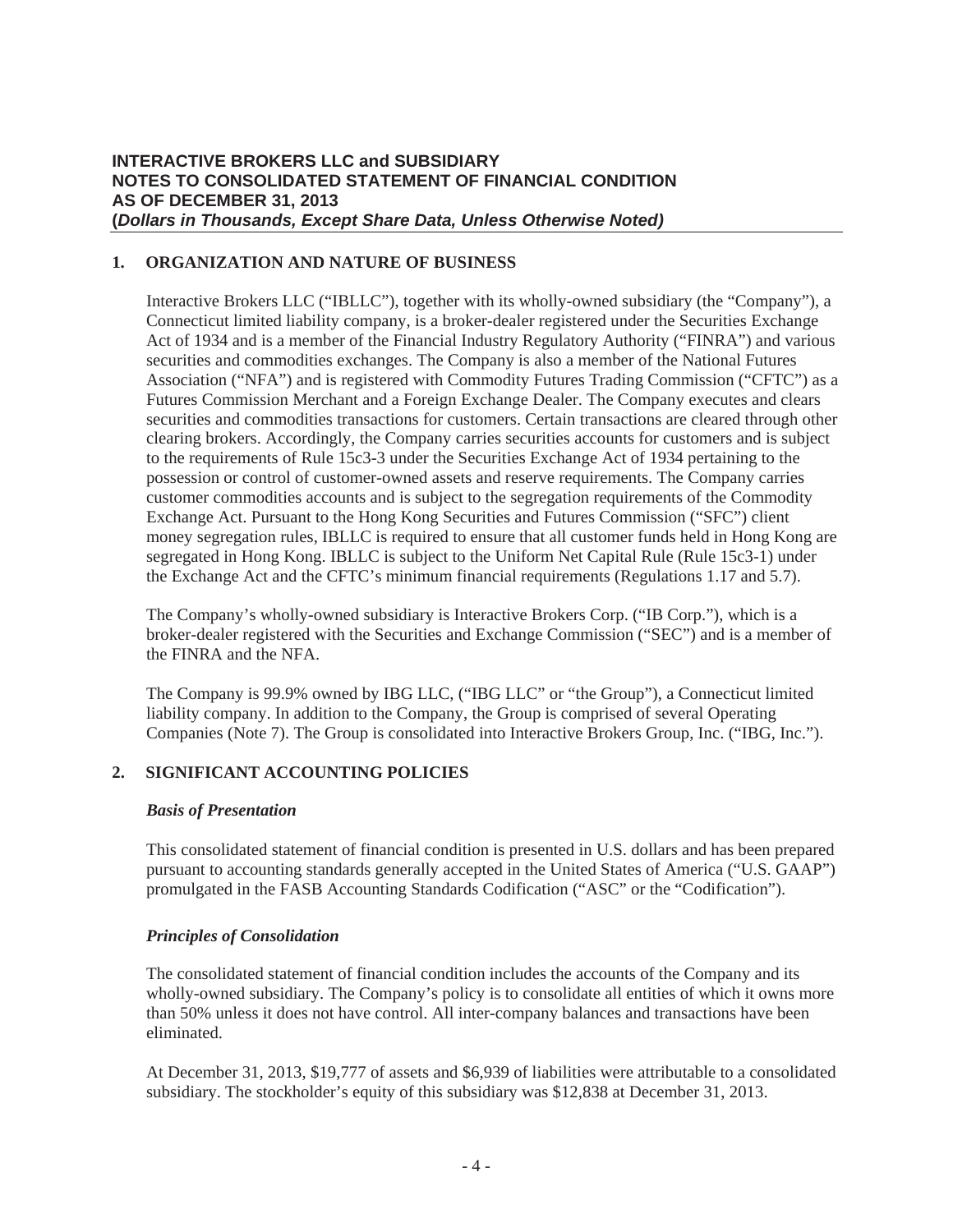# *Use of Estimates*

The preparation of the financial statement in conformity with U.S. GAAP requires management to make estimates and assumptions that affect the reported amounts and disclosures in the consolidated financial statement and accompanying notes. Estimates, by their nature, are based on judgment and available information. Therefore, actual results could differ materially from those estimates. Such estimates include the allowance for doubtful accounts, compensation accruals and estimated contingency reserves.

# *Fair Value*

At December 31, 2013, substantially all of the Company's assets and liabilities, including financial instruments, were carried at fair value based on published market prices and were marked to market, or were assets and liabilities which are short-term in nature and were carried at amounts that approximate fair value.

The Company applies the fair value hierarchy of ASC 820, *Fair Value Measurement*, to prioritize the inputs to valuation techniques used to measure fair value. The hierarchy gives the highest priority to unadjusted quoted prices in active markets for identical assets and liabilities and the lowest priority to unobservable inputs. The three levels of the fair value hierarchy are:

| Level 1 | Unadjusted quoted prices in active markets that are accessible at the<br>measurement date for identical, unrestricted assets or liabilities;                                     |
|---------|----------------------------------------------------------------------------------------------------------------------------------------------------------------------------------|
| Level 2 | Quoted prices in markets that are not considered to be active or financial<br>instruments for which all significant inputs are observable, either directly or<br>indirectly; and |
| Level 3 | Prices or valuations that require inputs that are both significant to fair value<br>measurement and unobservable.                                                                |

Level 1 financial instruments, which are valued using quoted market prices as published by exchanges and clearing houses or otherwise broadly distributed in active markets, include U.S. government obligations which are included in cash and securities – segregated for regulatory purposes and in deposit with clearing organization in the consolidated statement of financial condition.

Currency spot and forward contracts, which are valued using broadly distributed bank and broker prices, and which are included in receivables from and payables to brokers, dealers, and clearing organizations, are classified as Level 2 financial instruments as such instruments are not exchange-traded.

Investments, reported in other assets in the consolidated statement of financial condition and in Note 4 – Financial Assets and Financial Liabilities, are comprised of corporate and municipal bonds, mortgage backed securities and other asset backed securities. These investments are generally reported as Level 2 financial instruments whose fair values are determined using broker and vendor prices to other independent pricing services.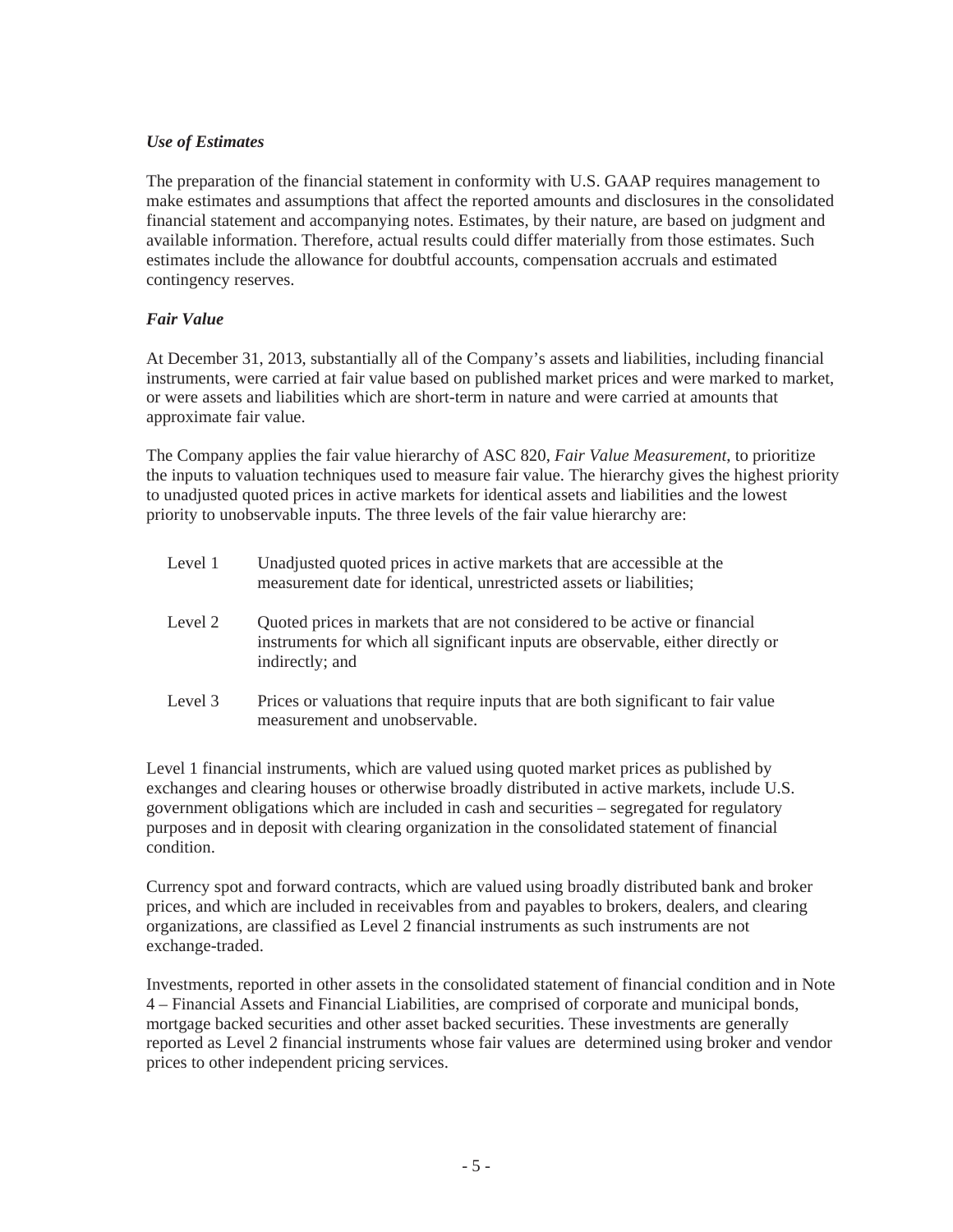#### *Stock-Based Compensation*

The Company follows ASC 718, Compensation – Stock Compensation, to account for its participation in the IBG, Inc. stock-based compensation plans. ASC 718 requires all share-based payments to employees to be recognized in the financial statement using a fair value-based method. Grants, which are denominated in U.S. dollars, are communicated to employees in the year of grant, thereby establishing the fair value of each grant. The fair value of awards granted to employees are generally expensed as follows: 50% in the year of grant in recognition of plan forfeiture provisions (described below) and the remaining 50% over the related vesting period utilizing the "graded vesting" method permitted under ASC 718-10. In the case of "retirement eligible" employees (those employees older than 59), 100% of awards are expensed when granted.

Awards granted under the stock-based compensation plans are subject to forfeiture in the event an employee ceases employment with the Company. The plans provide that employees who discontinue employment with the Company without cause and continue to meet the terms of the plans' postemployment provisions will forfeit 50% of unvested previously granted awards unless the employee is over the age of 59, in which case the employee would be eligible to receive 100% of unvested awards previously granted.

# *Cash and Cash Equivalents*

The Company considers all highly liquid investments, with maturities of three months or less, that are not segregated and deposited for regulatory purposes or to meet margin requirements at clearing houses to be cash equivalents.

#### *Cash and Securities — Segregated for Regulatory Purposes*

As a result of customer activities, the Company is obligated by rules mandated by its primary regulators including the SEC, the CFTC, and the SFC to segregate or set aside cash or qualified securities to satisfy such regulations, which regulations have been promulgated to protect customer assets. In addition, the Company is a member of various clearing organizations at which cash or securities are deposited as required to conduct day-to-day clearance activities. Securities segregated for regulatory purposes consisted of U.S. Treasury Bills of approximately \$1.30 billion at December 31, 2013, which are recorded as Level 1 financial assets and securities purchased under agreements to resell in the amount of \$6.73 billion as of December 31, 2013, which amounts approximate fair value.

#### **Securities Borrowed and Securities Loaned**

Securities borrowed and securities loaned are recorded at the amount of cash collateral advanced or received. Securities borrowed transactions require the Company to provide the counterparties with collateral in the form of cash. With respect to securities loaned, the Company receives collateral in the form of cash in an amount generally in excess of the fair value of the securities loaned.

The Company monitors the market value of securities borrowed and loaned on a daily basis, with additional collateral obtained or refunded as required contractually. Receivables and payables with the same counterparty are not offset in the consolidated statement of financial condition.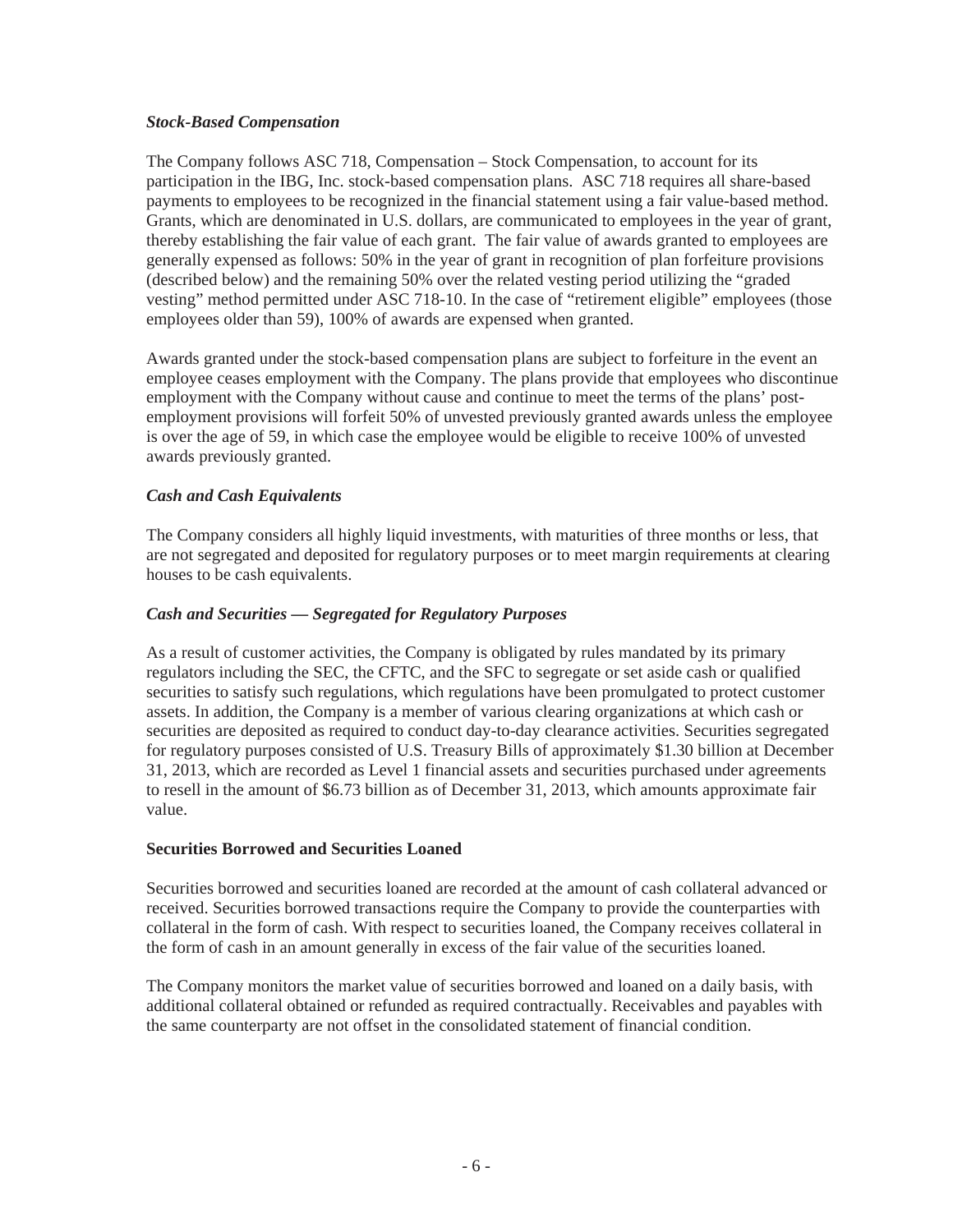# *Securities Purchased Under Agreements to Resell*

Securities purchased under agreements to resell are treated as collateralized financing transactions and are recorded at contract value, plus accrued interest, which approximates fair value. The Company's policy is to obtain possession of collateral with a fair value equal to or in excess of the principal amount loaned under resale agreements. To ensure that the fair value of the underlying collateral remains sufficient, this collateral is valued daily with additional collateral obtained or excess collateral returned, as permitted under contractual provisions.

## *Deposit with Clearing Organization*

Deposit with clearing organization consists of securities which have been placed with a clearing organization in the normal course of business. These securities consisted of U.S. Treasury Bills, carried at fair value. At December 31, 2013, the Company had \$2,500 in U.S. Treasury Bills that were pledged with the Company's clearing organization.

#### *Currency Spot and Forward Contracts*

The Company enters into currency forward contracts for customer funds denominated in foreign currencies to obtain U.S. dollars, with a locked-in rate of return, to make bank deposits denominated in U.S. dollars to satisfy regulatory segregation requirements and on behalf of its affiliates. A currency forward contract is an agreement to exchange a fixed amount of one currency for a specified amount of a second currency at the outset and at completion of the swap term. Interest rate differences, between currencies, are captured in the contractual swap rates. The Company also executes currency spot contracts on behalf of its customers and affiliates. These currency spot and forward transactions are recorded on a trade date basis at fair value based on quoted market prices. Included in the receivables from, and in payables to brokers, dealers and clearing organizations are \$12,915 and \$6,059, respectively, which represent unsettled amounts of currency spot and forward contracts at December 31, 2013.

#### *Customer Receivables and Payables*

Customer securities transactions are recorded on a settlement date basis and customer commodities transactions are recorded on a trade date basis. Receivables from and payables to customers include amounts due on cash and margin transactions, including futures contracts transacted on behalf of the Company's customers. Securities owned by customers, including those that collateralize margin or other similar transactions, are not reflected on the consolidated statement of financial condition.

Receivables from institutional non-cleared customers and payables for execution and clearing fees and expenses are recorded as fees receivables and fees payable, which are included in other assets and accounts payable, accrued expenses and other liabilities on the consolidated statement of financial condition, respectively.

# *Receivables from and Payables to Brokers, Dealers and Clearing Organizations*

Receivables and payables to brokers, dealers and clearing organizations include net receivables and payables from unsettled trades as well as amounts related to futures contracts executed on behalf of customers, amounts receivable for securities not delivered by the Company to the purchaser by the settlement date ("fails to deliver") and cash margin deposits. Payables to brokers, dealers and clearing organizations also include amounts payable for securities not received by the Company from a seller by the settlement date ("fails to receive").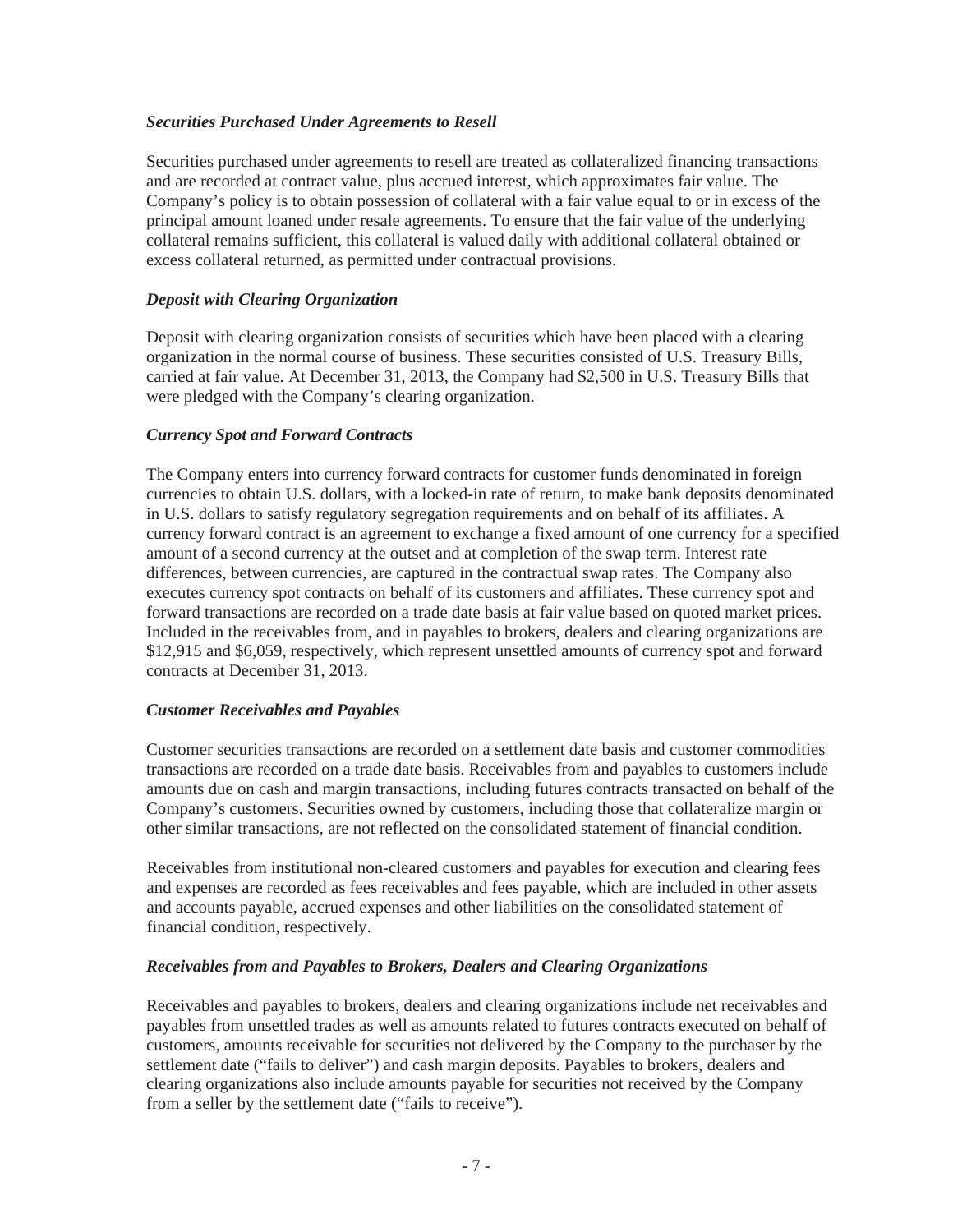# *Property and Equipment*

Property and equipment, which is a component of other assets in the consolidated statement of financial condition, consists of computer equipment, computer software, leasehold improvements, and office furniture and equipment. Property and equipment are recorded at historical cost, less accumulated depreciation and amortization. Additions and improvements that extend the lives of assets are capitalized, while expenditures for repairs and maintenance are expensed as incurred. Depreciation and amortization are computed using the straight-line method. Equipment is depreciated over the estimated useful lives of the assets, while leasehold improvements are amortized over the lesser of the estimated economic useful life of the asset or the term of the lease. Computer equipment is depreciated over three to five years, office furniture and equipment are depreciated over five to seven years, and computer software is depreciated over three years.

# *Income Taxes*

The Company accounts for income taxes in accordance with ASC 740, *Income Taxes.* The Company's deferred tax assets and liabilities and reserves for unrecognized tax benefits are based on enacted tax laws and reflect management's best assessment of estimated future taxes to be paid. IBLLC operates as a limited liability company which is treated as a partnership for U.S. federal tax purposes. Accordingly, IBLLC is not subject to federal income taxes in the United States. IB Corp. is subject to income taxes in the United States.

Deferred income tax assets and liabilities arise from temporary differences between the tax and financial statement recognition of the underlying assets and liabilities. In evaluating our ability to recover our deferred tax assets within the jurisdiction from which they arise, we consider all available positive and negative evidence, including scheduled reversals of deferred tax liabilities, projected future taxable income, tax-planning strategies, and results of recent operations. In projecting future taxable income, we begin with historical results and incorporate assumptions including the amount of future state, federal and pretax operating income, the reversal of temporary differences, and the implementation of feasible and prudent tax-planning strategies. These assumptions require significant judgment about the forecasts of future taxable income and are consistent with the plans and estimates we are using to manage the underlying businesses. In evaluating the objective evidence that historical results provide, we consider three years of cumulative operating income.

The calculation of our tax liabilities involves dealing with uncertainties in the application of complex tax laws and regulations in a multitude of jurisdictions across our operations. Changes in tax laws and rates could also affect recorded deferred tax assets and liabilities in the future.

ASC 740 provides that a tax benefit from an uncertain tax position may be recognized when it is more likely than not that the position will be sustained upon examination, including resolutions of any related appeals or litigation processes, on the basis of the technical merits. ASC 740 also provides guidance on measurement, derecognition, classification, interest and penalties, accounting in interim periods, disclosure, and transition.

The Company records tax liabilities in accordance with ASC 740 and adjusts these liabilities when management's judgment changes as a result of the evaluation of new information not previously available. Because of the complexity of some of these uncertainties, the ultimate resolution may result in a payment that is different from our current estimate of the tax liabilities.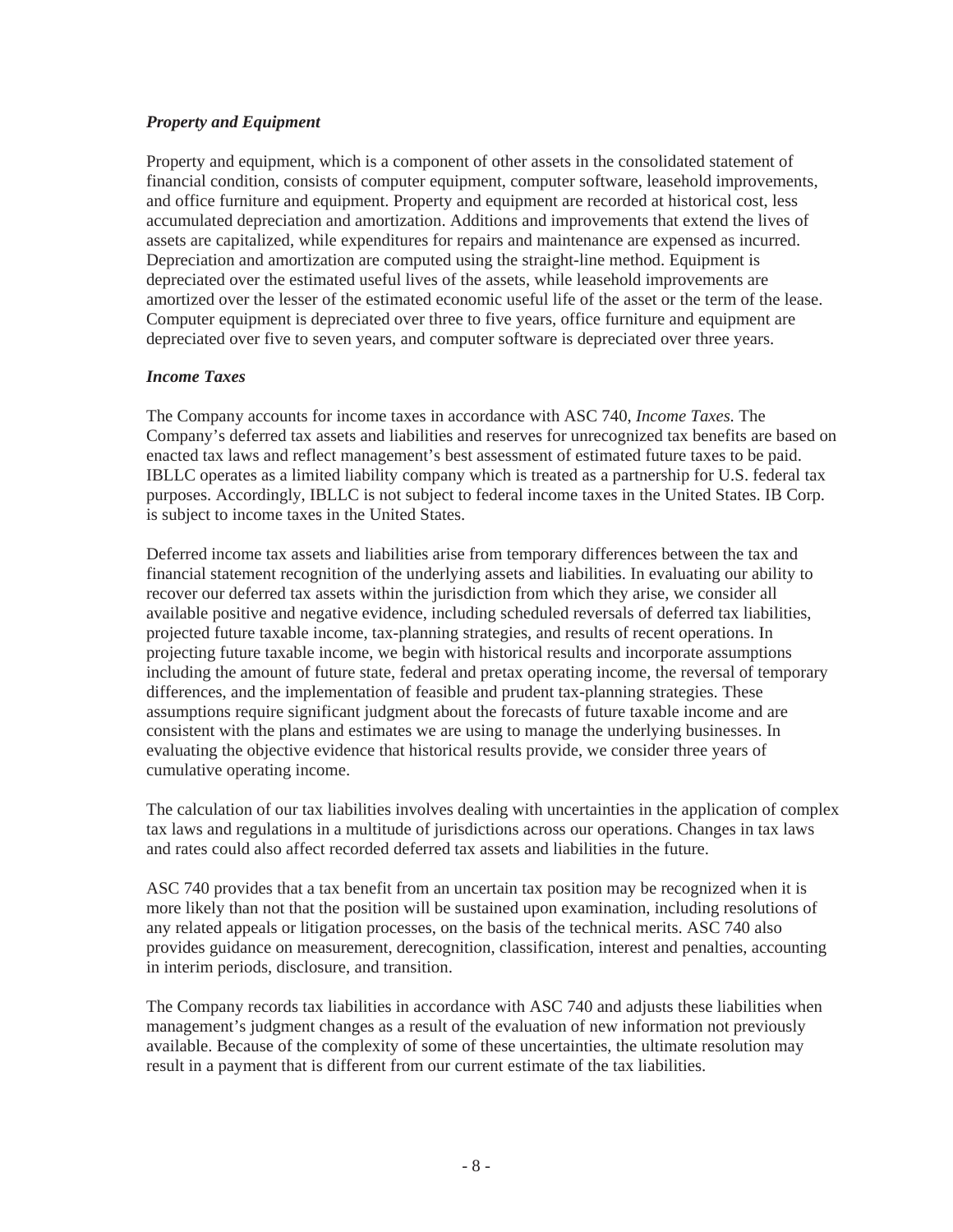#### *Recently Issued Accounting Pronouncements*

Subsequent to the adoption of the ASC, the FASB will issue Accounting Standards Updates ("ASUs") as the means to add to or delete from, or otherwise amend the ASC. In 2013 and 2014, prior to the issuance of the Company's consolidated financial statement, ASUs 2013-01 through 2014-05 have been issued. Following is a summary of recently issued ASUs that have affected or may affect the Company's consolidated financial statement:

**Affects Status**

| ASU 2011-11 | <i>Balance Sheet (Topic 210)</i> : Disclosures about<br><b>Offsetting Assets and Liabilities</b>                                                                                                                                               | Effective for fiscal periods beginning on<br>or after January 1, 2013.                                                            |
|-------------|------------------------------------------------------------------------------------------------------------------------------------------------------------------------------------------------------------------------------------------------|-----------------------------------------------------------------------------------------------------------------------------------|
| ASU 2013-01 | <i>Balance Sheet (Topic 210):</i> Clarifying the Scope<br>of Disclosures about Offsetting Assets and<br>Liabilities                                                                                                                            | Effective for fiscal periods beginning on<br>or after January 1, 2013 (the same as the<br>effective date of ASU 2011-11).         |
| ASU 2013-04 | <i>Liabilities (Topic 405)</i> : Obligations Resulting<br>from Joint and Several Liability Arrangements for<br>Which the Total Amount of the Obligation is<br>Fixed at the Reporting Date                                                      | Effective prospectively for fiscal periods<br>beginning on or after December 15, 2013.<br>Early adoption is permitted.            |
| ASU 2013-05 | Foreign Currency Matters (Topic 830): Parent's<br>Accounting for the Cumulative Translation<br>Adjustment upon Derecognition of Certain<br>Subsidiaries or Groups of Assets within a Foreign<br>Entity or of an Investment in a Foreign Entity | Effective for fiscal periods beginning on<br>or after December 15, 2013. Early<br>adoption is permitted.                          |
|             | ASU 2013-12 Definition of a Public Business Entity, An<br>Addition to the Master Glossary                                                                                                                                                      | Is sued December 2013, with the definition<br>of "Public Business Entity" to be applied<br>as new guidance is issued by the FASB. |

Adoption of those ASUs that became effective during 2013, prior to the issuance of the Company's consolidated financial statement, did not have a material effect on this financial statement.

#### **3. BROKERAGE ACTIVITIES AND RELATED RISKS**

The Company's trading activities are comprised of brokerage services. Trading activities expose the Company to market and credit risks. These risks are managed in accordance with established risk management policies and procedures. To accomplish this, management has established a risk management process that includes:

- A regular review of the risk management process by the executive management as part of their oversight role;
- Defined risk management policies and procedures supported by a rigorous analytic framework; and
- Articulated risk tolerance levels as defined by executive management that are regularly reviewed to ensure that the Company's risk-taking is consistent with its business strategy, capital structure, and current and anticipated market conditions.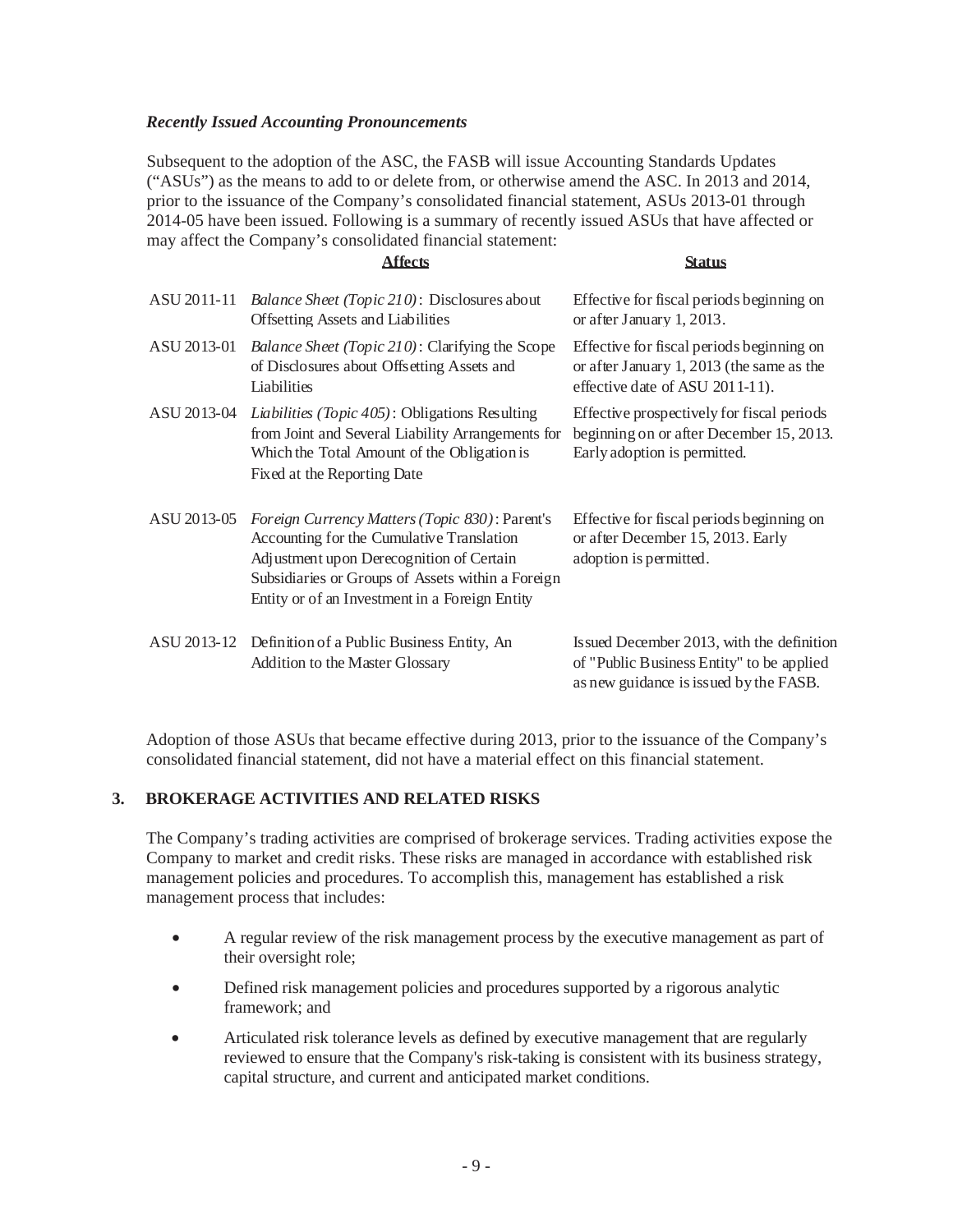## *Market Risk*

The Company is exposed to various market risks. Exposures to market risks arise from security price risk, foreign currency exchange rate fluctuations and changes in interest rates. The Company seeks to mitigate market risk associated with investments included in other assets on the consolidated statement of financial condition by employing hedging strategies that correlate rate, price and spread movements of the investments and related financing and hedging activities. The following discussion describes the types of market risk faced:

# *Currency Risk*

Currency risk arises from the possibility that fluctuations in foreign exchange rates will impact the value of financial instruments. The Company manages this risk using spot (i.e., cash) currency transactions and currency forward contracts.

#### *Interest Rate Risk*

Interest rate risk arises from the possibility that changes in interest rates will affect the value of financial instruments. The Company is exposed to interest rate risk on cash and margin balances and fixed income securities. These risks are managed through investment policies.

# *Credit Risk*

The Company is exposed to risk of loss if an individual, counterparty or issuer fails to perform its obligations under contractual terms ("default risk"). The Company has established policies and procedures for mitigating credit risk on principal transactions, including reviewing and establishing limits for credit exposure, maintaining collateral, and continually assessing the creditworthiness of counterparties.

The Company's credit risk is limited in that substantially all of the contracts entered into are settled directly at securities and commodities clearing houses and a small portion is settled through member firms and banks with substantial financial and operational resources. The Company seeks to control the risks associated with its customer margin activities by requiring customers to maintain collateral in compliance with regulatory and internal guidelines.

In the normal course of business, the Company executes, settles, and finances various customer securities transactions. Execution of these transactions includes the purchase and sale of securities by the Company that exposes the Company to default risk arising from the potential that customers or counterparties may fail to satisfy their obligations. In these situations, the Company may be required to purchase or sell financial instruments at unfavorable market prices to satisfy obligations to customers or counterparties. Liabilities to other brokers and dealers related to unsettled transactions (i.e., securities fails to receive) are recorded at the amount for which the securities were purchased, and are paid upon receipt of the securities from other brokers or dealers. In the case of aged securities fails to receive, the Company may purchase the underlying security in the market and seek reimbursement for any losses from the counterparty.

For cash management purposes, the Company enters into short-term securities purchased under agreements to resell and securities sold under agreements to repurchase transactions ("repos") in addition to securities borrowing and lending arrangements, all of which may result in credit exposure in the event the counterparty to a transaction is unable to fulfill its contractual obligations. In accordance with industry practice, repos are collateralized by securities with a market value in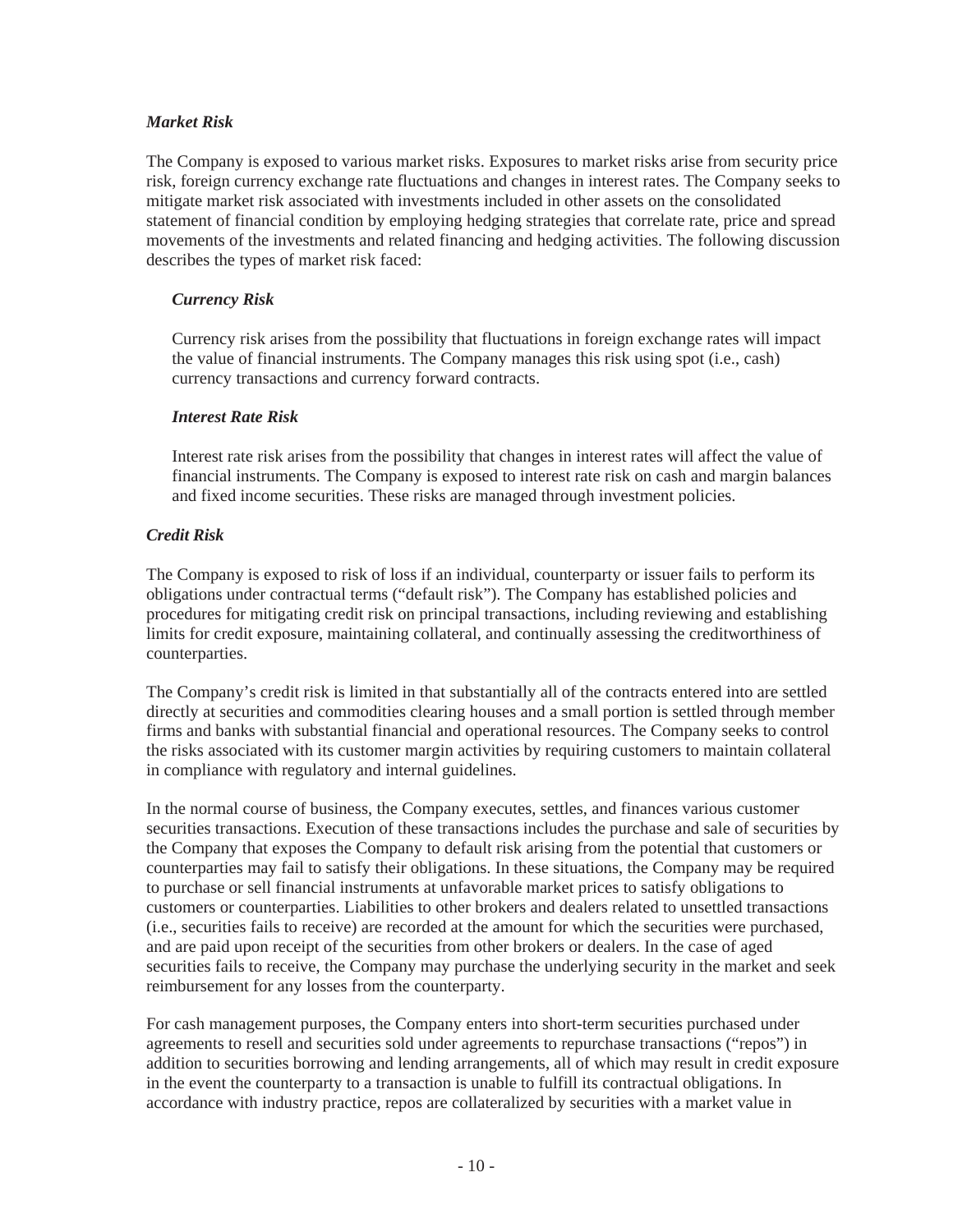excess of the obligation under the contract. Similarly, securities borrowed and loaned agreements are collateralized by deposits of cash. The Company attempts to minimize credit risk associated with these activities by monitoring collateral values on a daily basis and requiring additional collateral to be deposited with or returned to the Company as permitted under contractual provisions.

#### *Concentrations of Credit Risk*

The Company's exposure to credit risk associated with its brokerage and other activities is measured on an individual counterparty basis, as well as by groups of counterparties that share similar attributes. Concentrations of credit risk can be affected by changes in political, industry or economic factors. To reduce the potential for risk concentration, credit limits are established and monitored in light of changing counterparty and market conditions. As of December 31, 2013, the Company did not have any material concentrations of credit risk outside the ordinary course of business.

# *Off-Balance Sheet Risks*

The Company may be exposed to a risk of loss not reflected in the financial statement for currency forward contracts, which represent obligations of the Company to settle at contracted prices, which may require repurchase or sale in the market at prevailing prices. Accordingly, these transactions result in off-balance sheet risk as the Company's cost to liquidate such futures contracts may exceed the amounts reported in the Company's consolidated statement of financial condition.

# **4. FINANCIAL ASSETS AND FINANCIAL LIABILITIES**

The following tables set forth, by level within the fair value hierarchy (Note 2), financial assets and liabilities, at fair value as of December 31, 2013. As required by ASC 820, assets and liabilities are classified in their entirety based on the lowest level of input that is significant to the fair value measurement.

|                                               | <b>Financial Assets, At Fair Value as of</b><br>December 31, 2013 |    |         |    |         |              |  |  |
|-----------------------------------------------|-------------------------------------------------------------------|----|---------|----|---------|--------------|--|--|
|                                               | Level 1                                                           |    | Level 2 |    | Level 3 | <b>Total</b> |  |  |
| Securities segregated for regulatory purposes | \$1,297,362                                                       | \$ |         | \$ |         | \$1,297,362  |  |  |
| Deposit with clearing organization            | 2,500                                                             |    |         |    |         | 2,500        |  |  |
| Currency spot and forward contracts           |                                                                   |    | 12.915  |    |         | 12,915       |  |  |
| Investments, included in other assets         |                                                                   |    |         |    |         |              |  |  |
| Corporate and municipal bonds                 |                                                                   |    | 47.896  |    |         | 47,896       |  |  |
| Mortgage backed securities                    |                                                                   |    | 26,892  |    |         | 26,892       |  |  |
| Other asset backed securities                 |                                                                   |    | 22,734  |    |         | 22,734       |  |  |
| Other                                         |                                                                   |    | 5,328   |    |         | 5,328        |  |  |
| <b>Total Investments</b>                      |                                                                   |    | 102,850 |    |         | 102,850      |  |  |
|                                               | \$1.299,862                                                       | \$ | 115.765 | \$ |         | \$1,415,627  |  |  |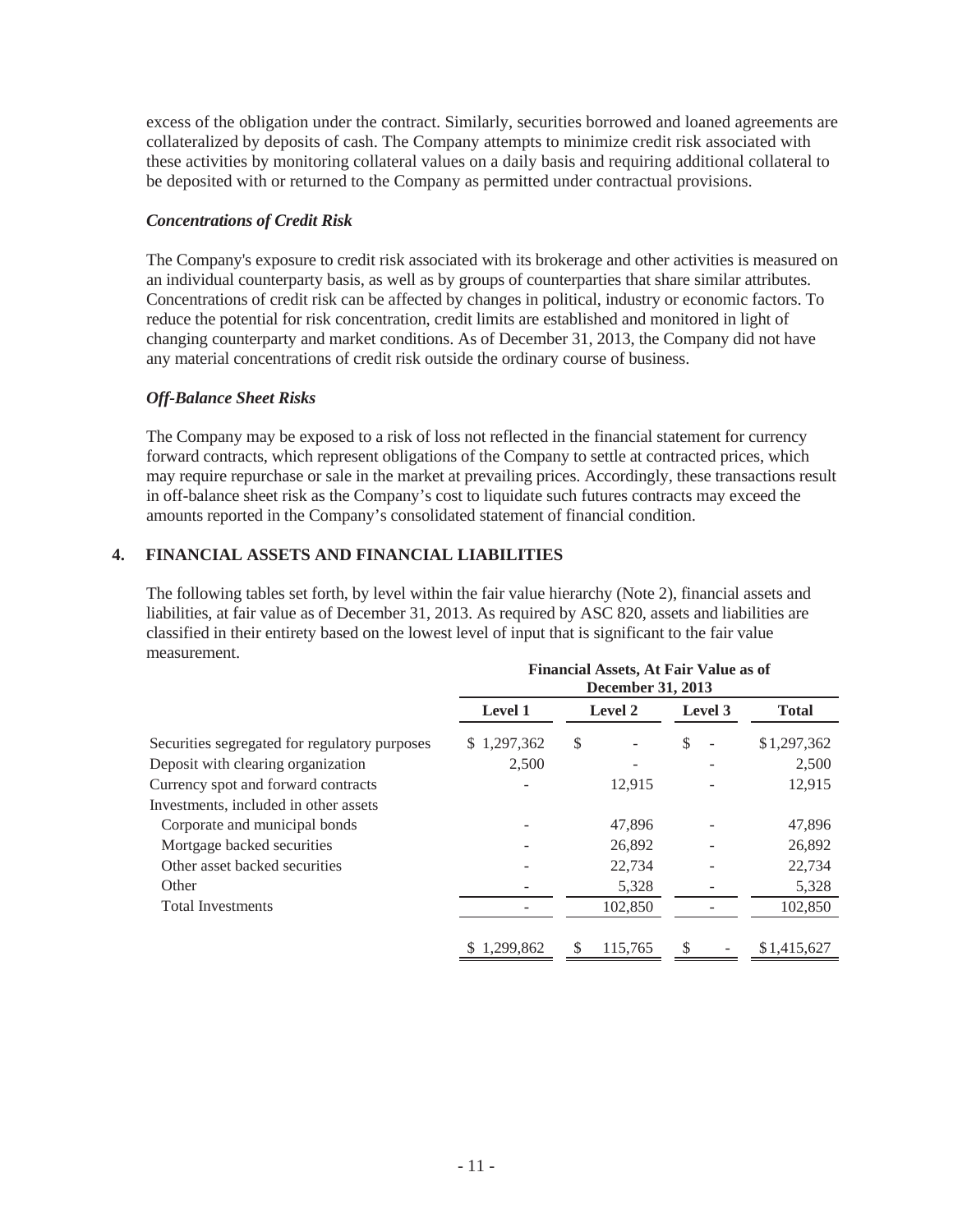|                                     | Financial Liabilities, At Fair Value as of<br>December 31, 2013 |         |  |                |  |         |  |       |  |  |  |
|-------------------------------------|-----------------------------------------------------------------|---------|--|----------------|--|---------|--|-------|--|--|--|
|                                     |                                                                 | Level 1 |  | <b>Level 2</b> |  | Level 3 |  | Total |  |  |  |
| Currency spot and forward contracts |                                                                 |         |  | 6.059          |  | -       |  | 6,059 |  |  |  |
|                                     |                                                                 |         |  | 6.059          |  | -       |  | 6,059 |  |  |  |

There have been no transfers of fair value assets between Levels 1 and 2. The Company has no Level 3 assets.

#### *Netting of Financial Assets and Financial Liabilities*

The Company adopted the guidance in ASU 2011-11, *Balance Sheet (Topic 210): Disclosures about Offsetting Assets and Liabilities* and ASU 2013-01, *Balance Sheet (Topic 210): Clarifying the Scope of Disclosures about Offsetting Assets and Liabilities* for periods beginning after January 1, 2013. This authoritative guidance requires companies to report disclosures of offsetting assets and liabilities.

The Company does not net securities segregated for regulatory purposes, and securities borrowed and securities loaned are presented on a gross basis in the consolidated statements of financial condition.

The following table sets forth the netting of financial assets and of financial liabilities as of December 31, 2013, pursuant to the requirements of ASU 2011-11 and ASU 2013-01.

|                                                              |    |                                                                  |  |              | As of December 31, 2013 (in Millions)                                                                                   |                                                                                                                                                  |               |                                                                                                             |                                              |  |                      |
|--------------------------------------------------------------|----|------------------------------------------------------------------|--|--------------|-------------------------------------------------------------------------------------------------------------------------|--------------------------------------------------------------------------------------------------------------------------------------------------|---------------|-------------------------------------------------------------------------------------------------------------|----------------------------------------------|--|----------------------|
|                                                              |    |                                                                  |  |              |                                                                                                                         |                                                                                                                                                  |               | <b>Gross Amounts Not Offset</b><br>in the Consolidated<br><b>Statement of Financial</b><br><b>Condition</b> |                                              |  |                      |
|                                                              |    | <b>Gross</b><br><b>Amounts of</b><br>Recognized<br><b>Assets</b> |  |              | Gross<br><b>Amounts</b><br>Offset in the<br><b>Consolidated</b><br><b>Statement of</b><br><b>Financial</b><br>Condition | <b>Net Amounts</b><br>of Assets<br><b>Presented in the</b><br><b>Consolidated</b><br><b>Statement of</b><br><b>Financial</b><br><b>Condition</b> |               | <b>Financial</b><br><b>Instruments</b>                                                                      | Cash<br><b>Collateral</b><br><b>Received</b> |  | <b>Net</b><br>Amount |
| <b>Offsetting of Financial Assets:</b>                       |    |                                                                  |  |              |                                                                                                                         |                                                                                                                                                  |               |                                                                                                             |                                              |  |                      |
| Securities segregated for<br>regulatory purposes - purchased |    |                                                                  |  |              |                                                                                                                         |                                                                                                                                                  |               |                                                                                                             |                                              |  |                      |
| under agreements to resell                                   | \$ | 6,734.2                                                          |  | $\mathbb{S}$ |                                                                                                                         | \$<br>6,734.2                                                                                                                                    | <sup>\$</sup> | (6,734.2)                                                                                                   | $\mathcal{S}$                                |  | \$                   |
| Securities borrowed                                          |    | 1,684.0                                                          |  |              |                                                                                                                         | 1,684.0                                                                                                                                          |               | (1,680.1)                                                                                                   |                                              |  | 3.9                  |
| Securities purchased under                                   |    |                                                                  |  |              |                                                                                                                         |                                                                                                                                                  |               |                                                                                                             |                                              |  |                      |
| agreements to resell                                         |    | 386.3                                                            |  |              |                                                                                                                         | 386.3                                                                                                                                            |               | (386.3)                                                                                                     |                                              |  |                      |
| Total                                                        |    | 8,804.5                                                          |  | S            |                                                                                                                         | 8,804.5                                                                                                                                          |               | (8,800.6)                                                                                                   | \$                                           |  | 3.9                  |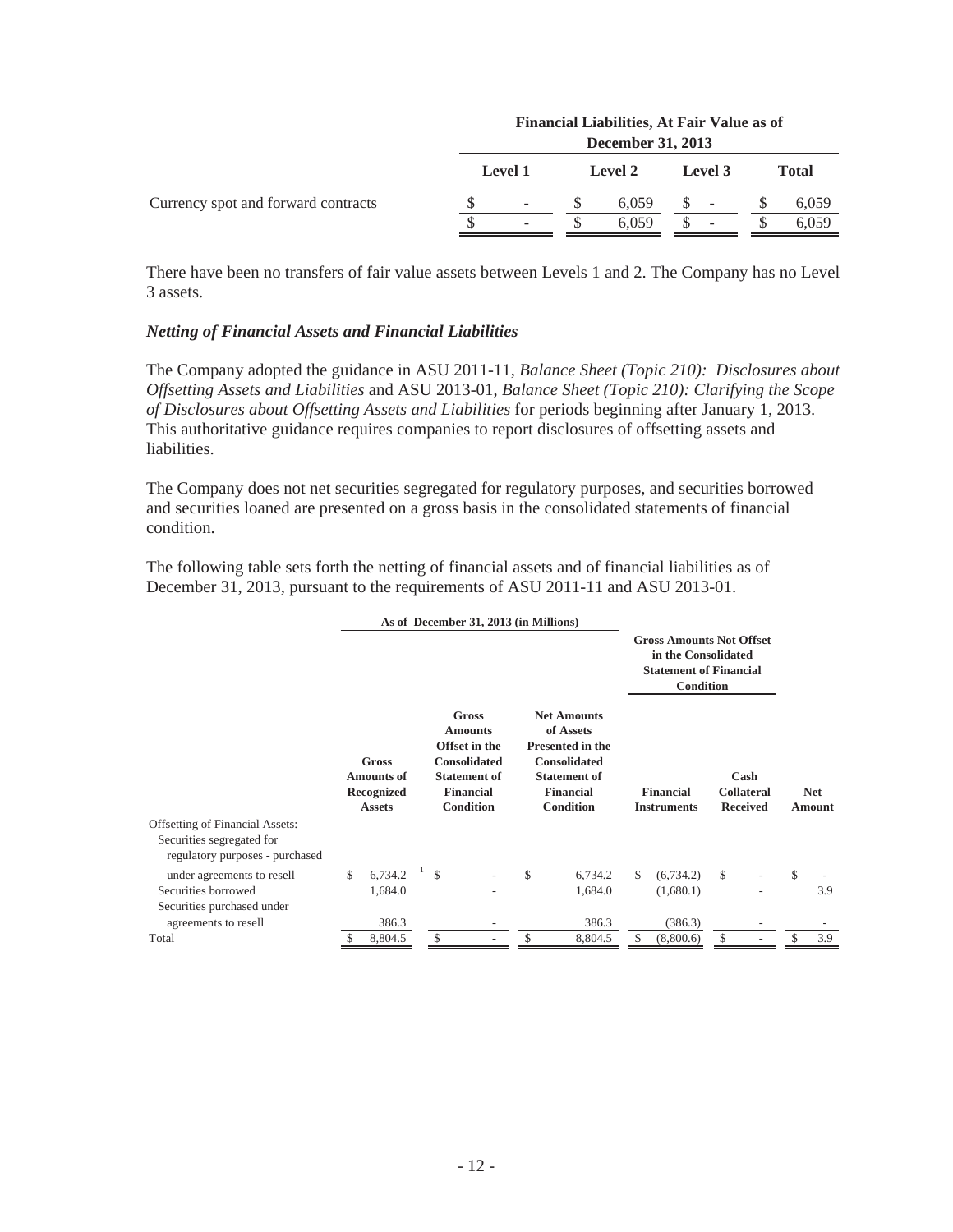|                                             |                                                                |         |                                                                                                                                |                          |                                                                                                                                                       |         | <b>Gross Amounts Not Offset</b><br>in the Consolidated<br><b>Statement of Financial</b><br>Condition |                                      |            |        |
|---------------------------------------------|----------------------------------------------------------------|---------|--------------------------------------------------------------------------------------------------------------------------------|--------------------------|-------------------------------------------------------------------------------------------------------------------------------------------------------|---------|------------------------------------------------------------------------------------------------------|--------------------------------------|------------|--------|
|                                             | Gross<br><b>Amounts of</b><br>Recognized<br><b>Liabilities</b> |         | <b>Gross</b><br><b>Amounts</b><br>Offset in the<br><b>Consolidated</b><br><b>Statement of</b><br><b>Financial</b><br>Condition |                          | <b>Net Amounts of</b><br><b>Liabilities</b><br><b>Presented in the</b><br><b>Consolidated</b><br><b>Statement of</b><br><b>Financial</b><br>Condition |         | Financial<br><b>Instruments</b>                                                                      | Cash<br><b>Collateral</b><br>Pledged | <b>Net</b> | Amount |
| <b>Offsetting of Financial Liabilities:</b> |                                                                |         |                                                                                                                                |                          |                                                                                                                                                       |         |                                                                                                      |                                      |            |        |
| Securities loaned                           | \$.                                                            | 1,847.4 | \$                                                                                                                             | $\overline{\phantom{a}}$ | \$                                                                                                                                                    | 1,847.4 | (1,847.4)                                                                                            | \$                                   | \$         |        |
| Securities sold under                       |                                                                |         |                                                                                                                                |                          |                                                                                                                                                       |         |                                                                                                      |                                      |            |        |
| agreements to repurchase                    |                                                                | 130.4   |                                                                                                                                | $\overline{\phantom{0}}$ |                                                                                                                                                       | 130.4   | (130.4)                                                                                              |                                      |            |        |
| Total                                       |                                                                | 1.977.8 | S                                                                                                                              |                          |                                                                                                                                                       | 1.977.8 | (1.977.8)                                                                                            | \$                                   |            |        |

1. As of December 31, 2013, the Company had \$6.73 billion of securities purchased under agreements to resell that were segregated to satisfy regulatory requirements. These securities are included in "Cash and securities - segregated for regulatory purpose

#### **5. SEGREGATION OF FUNDS AND RESERVE REQUIREMENTS**

As a result of customer activities, IBLLC is obligated by rules mandated by its primary regulators, the SEC, the CFTC and the SFC, to segregate or set aside cash or qualified securities to satisfy such rules which have been promulgated to protect customer assets. In addition, IBLLC is a member of various clearing organizations at which cash or securities are deposited as required to conduct of day-to-day clearance activities.

Cash and securities – segregated for regulatory purposes consist of the following:

| Interest bearing cash deposits                  | \$4,516,456  |
|-------------------------------------------------|--------------|
| Securities purchased under agreements to resell | 6,734,178    |
| U.S. Treasury Bills                             | 1,297,362    |
|                                                 | \$12,547,996 |

In accordance with the Securities Exchange Act of 1934, IBLLC is required to maintain separate bank accounts for the exclusive benefit of customers. At December 31, 2013, IBLLC held cash and securities of \$3,186,268 and securities purchased under agreements to resell with a fair value of \$6,734,178 to satisfy this requirement.

During the year ended December 31, 2013, IBLLC performed the computations for the assets in the proprietary accounts of its introducing brokers (commonly referred to as "PAIB") in accordance with the customer reserve computation set forth under SEC Rule 15c3-3 (Customer Protection). At December 31, 2013, IBLLC had segregated \$8,342 to satisfy this requirement.

In accordance with the Commodity Exchange Act, IBLLC is required to segregate all monies, securities and property received to margin and to guarantee or secure the trades or contracts of customers in regulated commodities. At December 31, 2013, IBLLC had cash and securities of \$2,181,986; receivables from brokers, dealers and clearing organizations of \$102,654; and commodities option contracts with net short market value of (\$141,375) segregated to satisfy this requirement. At December 31, 2013, the net market values of long and short commodity option contracts were included in payables to brokers, dealers and clearing organizations.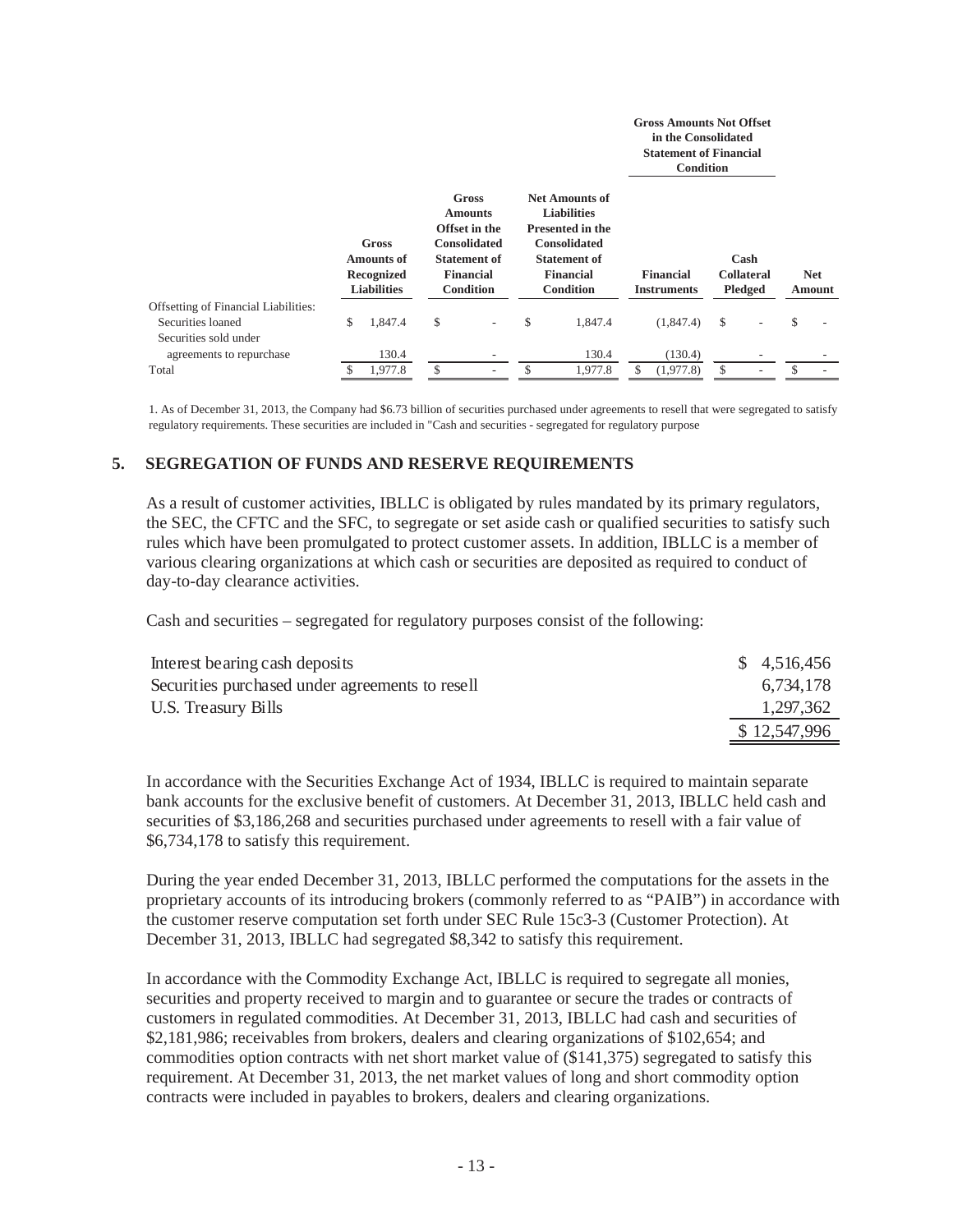In accordance with CFTC Regulation 30.7, IBLLC is required to segregate all monies, securities and property received to margin and to guarantee or secure the trades or contracts of customers on foreign boards of trade. At December 31, 2013, IBLLC had cash and securities in the amount of \$361,477, receivables from brokers, dealers and clearing organizations of \$44,992 and payables to brokers, dealers and clearing organizations of (\$84) segregated to satisfy this requirement.

NFA Financial Requirements Section 14 requires IBLLC to hold amounts, equal to or in excess of its retail forex obligation, at one or more qualifying institutions in the United States or money center countries (as defined in CFTC Regulation 1.49). NFA authorized IBLLC to utilize its daily securities reserve computations performed in accordance with SEC rule 15c3-3 to satisfy this requirement.

Pursuant to the requirements of subparagraph  $(k)(2)(i)$  of SEC Rule 15c3-3, IB Corp. has established a special cash account for the exclusive benefit of certain of its customers to fund and pay amounts collected for the payment of expenses on behalf of such customers. At December 31, 2013, \$21 was segregated, which was \$16 in excess of the requirement.

Pursuant to the SFC client money segregation rules, IBLLC is required to ensure that all client money held in Hong Kong is segregated in Hong Kong. As allowed by the SFC rules, these segregation requirements are partially satisfied through amounts segregated in bank accounts also designated as CFTC Rule 30.7 foreign secured accounts and in bank accounts designated for the exclusive benefit of customers in accordance with the Securities Exchange Act of 1934. At December 31, 2013, IBLLC had segregated cash in the amount of \$669,007 to satisfy this requirement. Of this amount, \$593,283 is included in the aforementioned calculations and \$75,724 is used exclusively in the SFC client money segregation.

# **6. NET CAPITAL REQUIREMENTS**

IBLLC is subject to the SEC's Uniform Net Capital Rule (Rule 15c3-1), which requires the maintenance of minimum net capital. IBLLC has elected to use the alternative method permitted by the rule, which requires that IBLLC maintain minimum net capital, as defined, equal to the greater of \$500 or 2% of aggregate debit balances arising from customer transactions, as defined. IBLLC is also subject to the CFTC's minimum financial requirements (Regulation 1.17), which require that IBLLC maintain minimum net capital, as defined, the greater of \$20,000 plus 5% of total retail forex obligations in excess of \$10,000 or 8% of the total risk margin requirement for all positions carried in customer and non-customer accounts. The Uniform Net Capital Rule also provides that equity capital may not be withdrawn or cash dividends paid if resulting net capital would be less than 5% of aggregate debits. At December 31, 2013, IBLLC had net capital of \$2,137,488, which was \$1,835,349 in excess of required net capital of \$302,139.

IB Corp. is subject to the regulatory requirements promulgated by the SEC and other regulatory and exchange authorities. Net capital and excess net capital at December 31, 2013 as defined by these regulatory authorities were \$6,208 and \$5,740, respectively.

# **7. RELATED PARTY TRANSACTIONS**

The Operating Companies, in addition to the Company, are comprised of the following companies: Timber Hill LLC ("THLLC"), Timber Hill Europe AG ("THE"), Timber Hill Canada Company ("THC"), Timber Hill Securities Hong Kong Limited ("THSHK"), Timber Hill Australia Pty Limited ("THA"), Interactive Brokers Canada Inc. ("IBC"), Interactive Brokers (U.K.) Limited ("IBUK"), Interactive Brokers Securities Japan, Inc. ("IBSJ"), Interactive Brokers (India) Private Limited ("IBI"), Interactive Brokers Hungary Kft ("IBH"), Interactive Brokers Financial Products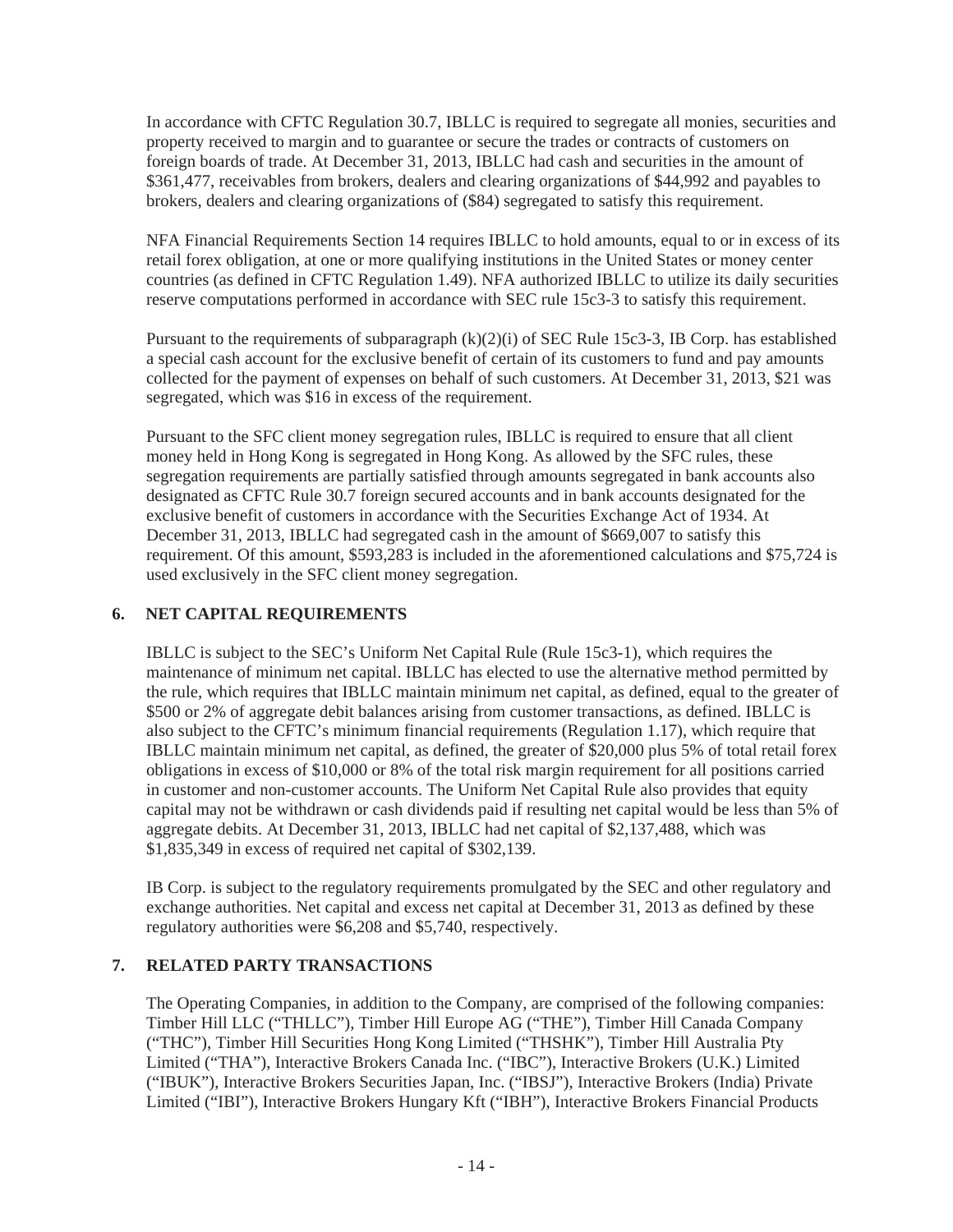S.A. ("IBFP"), Interactive Brokers Software Services Estonia OU ("IBEST"), Interactive Brokers Software Services Rus ("IBRUS"), and IB Exchange Corp. ("IBEC").

IBLLC, IBUK, IBC, and IBSJ are registered broker-dealers in the U.S., Great Britain, Canada, India and Japan, respectively, and engage in execution and clearing securities services for customers and affiliates. THLLC, THE, THC, THA and THSHK are registered securities dealers in the U.S., Switzerland, Canada, Australia and Hong Kong, respectively, and trade on a proprietary basis and engage in execution and clearing services for affiliates. IBI is registered as both a securities dealer for proprietary trading and as a broker-dealer for execution and clearing services. IBEST, IBRUS and IBH provide the Group with computer programming services and IBEC holds certain of the Group's strategic investments. IBFP is a securities issuer registered in Germany. IBG LLC is the holding company for the group of Operating Companies. These companies share administrative, financial and technological resources and the broker-dealer and securities dealer operating companies engage in securities transactions such as trade execution in the ordinary course of business with the Company.

Brokerage transaction receivables and payables are reported gross. Other affiliate receivables and payables including interest, administrative, consulting and service fees and advances between Operating Companies are netted by Operating Company.

Included in assets in the consolidated statement of financial condition were the following amounts with related parties at December 31, 2013:

| Securities borrowed                                                      | \$1,447,085 |
|--------------------------------------------------------------------------|-------------|
| Other receivables: customers - director, officer, employee and affiliate |             |
| account balances                                                         | 475,527     |
| Other receivables: brokers, dealers and clearing organizations           | 235,206     |
| Other receivables: affiliates                                            | 5.971       |
| Other receivables: interest                                              | 2,196       |

Included in liabilities in the consolidated statement of financial condition were the following amounts with related parties at December 31, 2013:

| Securities loaned                                           | \$1,841,337 |
|-------------------------------------------------------------|-------------|
| Payable to customers                                        | 1,049,727   |
| Securities sold under agreements to repurchase              | 130,367     |
| Other payables: brokers, dealers and clearing organizations | 143,837     |
| Other payables: affiliates                                  | 60,623      |
| Other payables: interest                                    | 54          |

#### **8. DEFINED CONTRIBUTION AND EMPLOYEE INCENTIVE PLANS**

#### *Defined Contribution Plan*

The Group offers substantially all employees of U.S.-based operating companies who have met minimum service requirements the opportunity to participate in a defined contribution retirement plan qualifying under the provisions of Section 401(k) of the Internal Revenue Code. The general purpose of this plan is to provide employees with an incentive to make regular savings in order to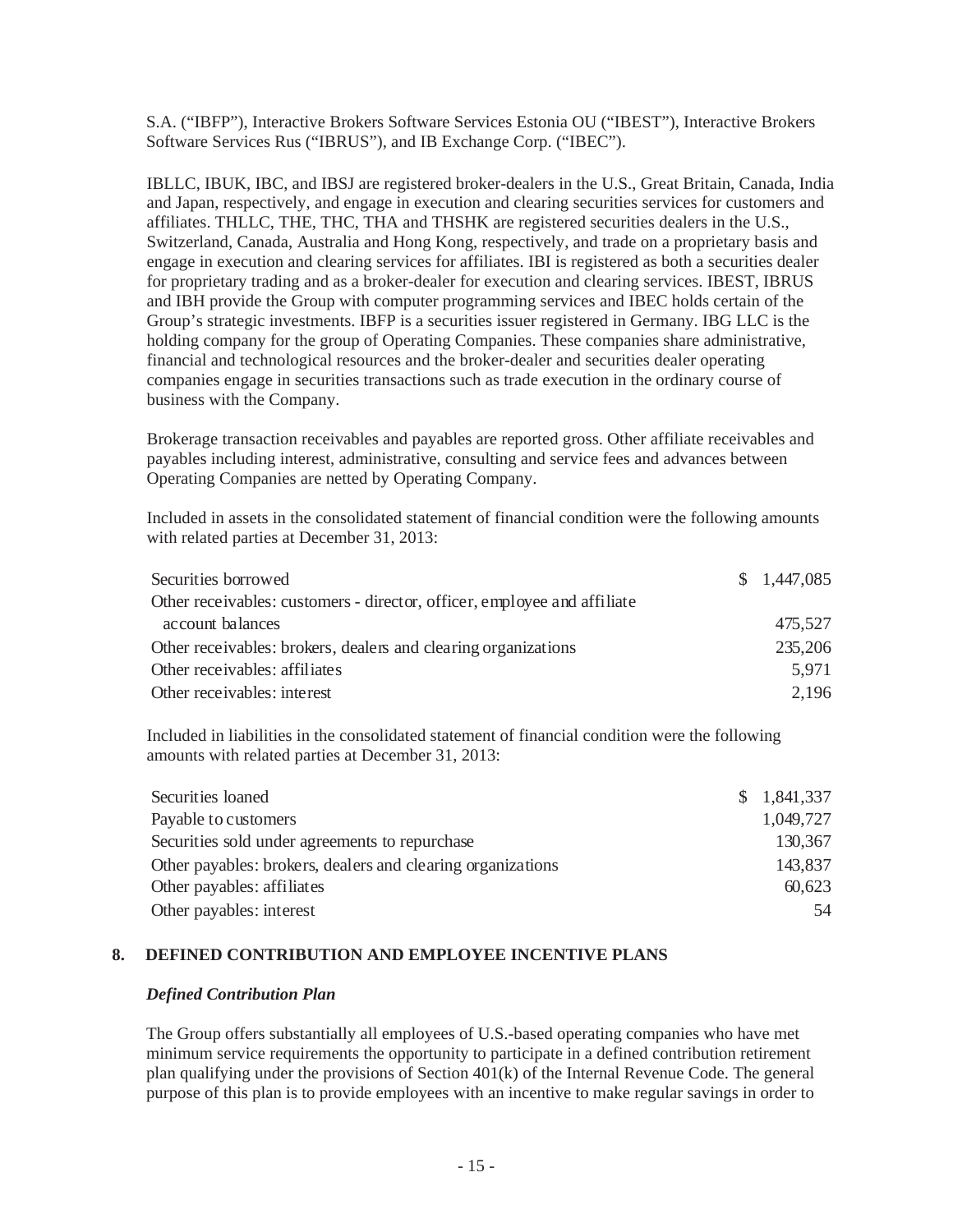provide additional financial security during retirement. The plan provides for the Company to match 50% of the employees' pretax contribution, up to a maximum of 10% of eligible earnings. The employee is vested in the matching contribution incrementally over six years.

# *Return on Investment Dollar Units ("ROI Dollar Units")*

From 1998 through 2006, IBG LLC granted all non-member employees ROI Dollar Units, which are redeemable under the amended provisions of the plan, and in accordance with regulations issued by the Internal Revenue Service (Section 409A of the Internal Revenue Code). Upon redemption, the grantee is entitled to accumulated earnings on the face value of the certificate, but not the actual face value. For grants made in 1998 and 1999, grantees may redeem the ROI Dollar Units after vesting on the fifth anniversary of the date of their grant and prior to the tenth anniversary of the date of their grant. For grants made between January 1, 2000 and January 1, 2005, grantees must elect to redeem the ROI Dollar Units upon the fifth, seventh or tenth anniversary date. These ROI Dollar Units will vest upon the fifth anniversary of the date of their grant and will continue to accumulate earnings until the elected redemption date. For grants made on or after January 1, 2006, all ROI Dollar Units vested on the fifth anniversary date of their grant and will be automatically redeemed. Subsequent to IBG, Inc.'s Initial Public Offering (the "IPO"), no additional ROI Dollar Units have been or will be granted, and non-cash compensation to employees will consist primarily of grants of shares of IBG, Inc. Class A common stock ("Common Stock") as described below under "2007 Stock Incentive Plan<sup>"</sup>

As of December 31, 2013, payables to employees of the Company for ROI Dollar Units were \$1,316, all of which were vested. These amounts are included in accounts payable, accrued expenses and other liabilities in the consolidated statement of financial condition.

# *2007 ROI Unit Stock Plan*

Certain employees of the Company held ROI Dollar Units that entitled each holder thereof to accumulated earnings on the face value of the certificate representing his or her ROI Dollar Units. Subsequent to the IPO in May 2007, no additional ROI Dollar Units have been or will be granted. In connection with the IPO, ROI Dollar Units were, at the employee's election, redeemable for cash, as provided for under the ROI Dollar Unit plan, or the accumulated earnings attributable to the ROI Dollar Units as at December 31, 2006 may have been invested in shares of Common Stock pursuant to the Interactive Brokers Group, Inc. 2007 ROI Unit Stock Plan (the "ROI Unit Stock Plan"). Certain ROI Dollar Units, as elected by employees, that were outstanding as of December 31, 2006 were so invested, and 193,873 shares of restricted Common Stock to be issued to employees of the Company under the ROI Unit Stock Plan have been or will be distributed in accordance with the following schedule, subject to the conditions below:

- 10% on the date of the IPO; and
- an additional 15% on each of the first six anniversaries of the date of the IPO, assuming continued employment with Group companies and compliance with other applicable covenants.

As of December 31, 2012, compensation costs for the ROI Unit Stock Plan had been fully accrued.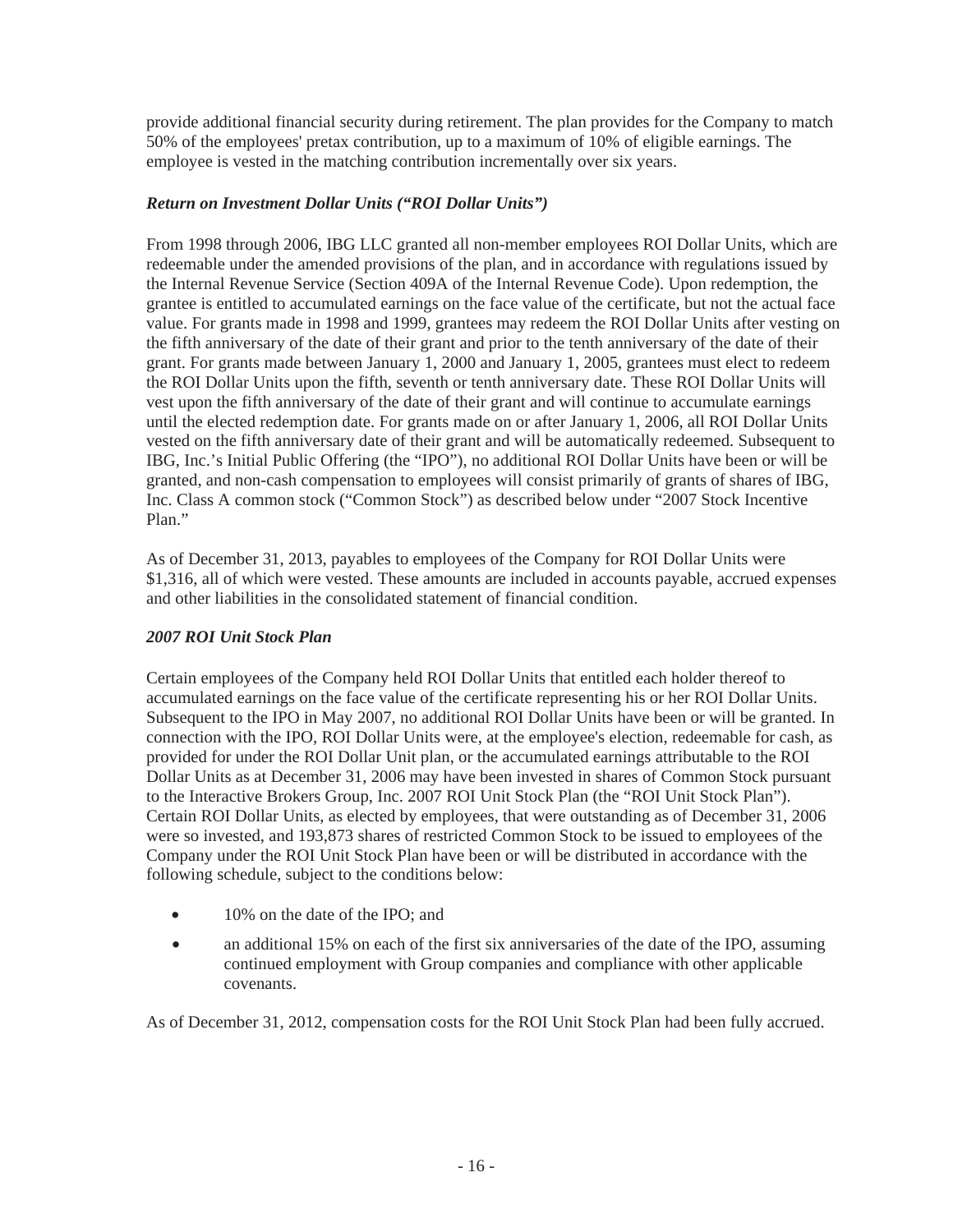#### *2007 Stock Incentive Plan*

Under the Interactive Brokers Group, Inc. 2007 Stock Incentive Plan (the "Stock Incentive Plan"), up to 20.0 million shares of Common Stock may be granted and issued to directors, officers, employees, contractors and consultants of IBG, Inc. and its subsidiaries. The purpose of the Stock Incentive Plan is to promote IBG, Inc.'s long-term financial success by attracting, retaining and rewarding eligible participants.

The Stock Incentive Plan is administered by the Compensation Committee of IBG, Inc.'s Board of Directors. The Compensation Committee has discretionary authority to determine which employees are eligible to participate in the Stock Incentive Plan and establishes the terms and conditions of the awards, including the number of awards granted to each employee and all other terms and conditions applicable to such awards in individual grant agreements. Awards are expected to be made primarily through grants of Common Stock. Stock Incentive Plan awards are subject to issuance over time and may be forfeited upon an employee's termination of employment or violation of certain applicable covenants prior to issuance, unless determined otherwise by the Compensation Committee.

The Stock Incentive Plan provides that, upon a change in control, the Compensation Committee may, at its discretion, fully vest any granted but not yet earned awards under the Stock Incentive Plan, or provide that any such granted but not yet earned awards will be honored or assumed, or new rights substituted therefore by the new employer on a substantially similar basis and on terms and conditions substantially comparable to those of the Stock Incentive Plan.

IBG, Inc. granted awards under the Stock Incentive Plan in connection with the IPO and is expected to continue to grant awards on or about December 31 of each year following the IPO to eligible employees as part of an overall plan of equity compensation. Shares of common stock vest and become distributable to employees in accordance with the following schedule:

- 10% on the first vesting date, which approximates the anniversary of the IPO; and
- an additional 15% on each of the following six anniversaries of the first vesting, assuming continued employment with IBG Inc. and compliance with non-competition and other applicable covenants.

The following is a summary of stock plan activity for the year ended December 31, 2013:

|                            | <b>2007 Stock</b><br><b>Incentive</b><br><b>Plan Shares</b> | <b>Intrinsic Value of</b><br><b>SIP Shares which</b><br><b>Vested and were</b><br><b>Distributed</b><br>$(\mathbf{SMillions})$ (1) | <b>2007 ROI</b><br><b>Unit Stock</b><br>Incentive<br><b>Plan Shares</b> |
|----------------------------|-------------------------------------------------------------|------------------------------------------------------------------------------------------------------------------------------------|-------------------------------------------------------------------------|
| Balance, January 1, 2013   | 2,693,200                                                   |                                                                                                                                    | 28,487                                                                  |
| Granted                    | 474,119                                                     |                                                                                                                                    |                                                                         |
| Forfeited, net (2)         | (30,317)                                                    |                                                                                                                                    | 2,701                                                                   |
| Distributed                | (493,678)                                                   | \$<br>7.7                                                                                                                          | (29, 583)                                                               |
| Balance, December 31, 2013 | 2,643,324                                                   |                                                                                                                                    | 1,605                                                                   |

(1) Intrinsic value of SIP shares distributed represents the compensation value reported to the participants.

(2) During 2013, adjustments were made to previously estimated forfeitures.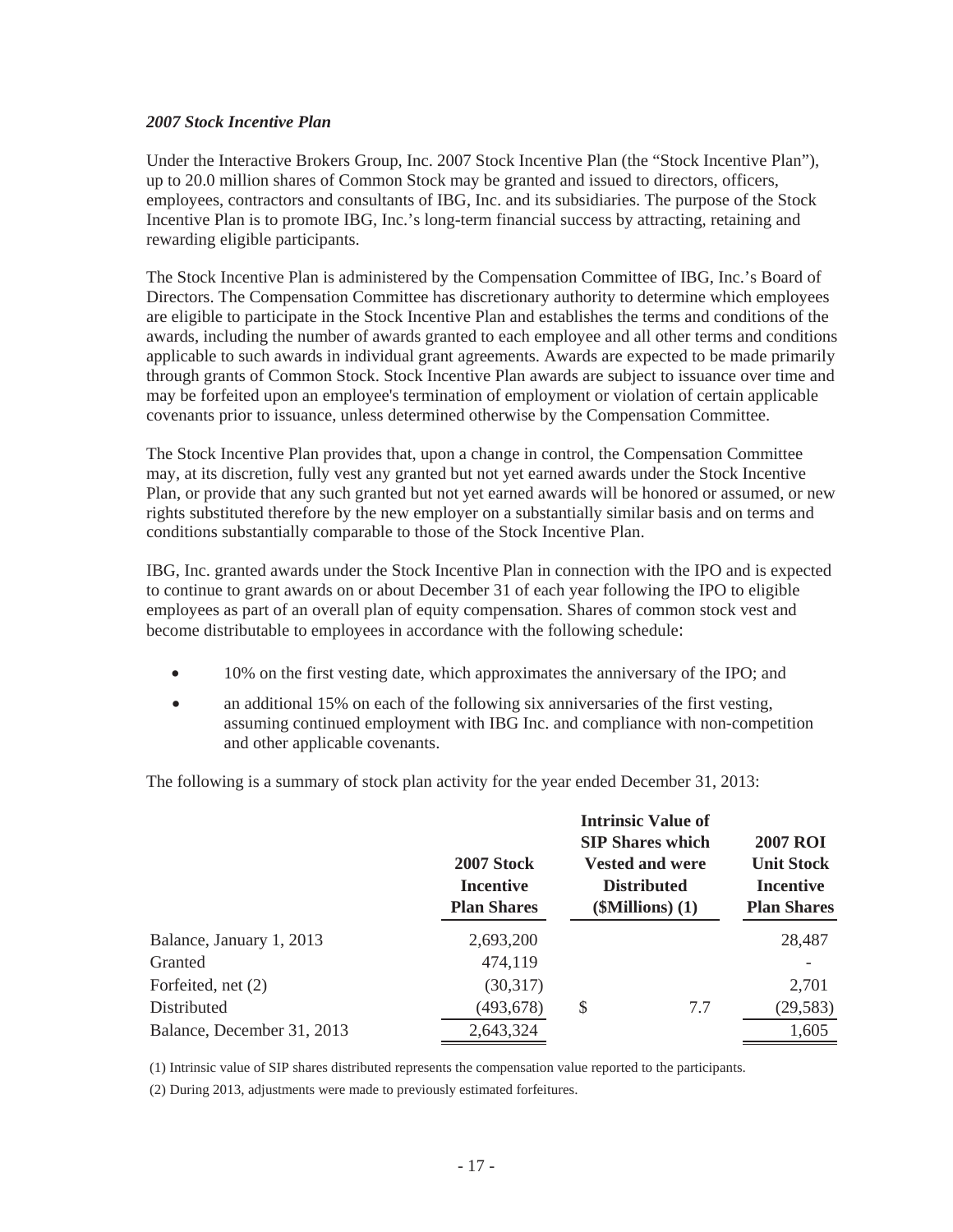Estimated future grants under the Stock Incentive Plan are accrued for ratably during each year under the ASC 718 "Graded Vesting" method. In accordance with the vesting schedule, outstanding awards vest and are distributed to participants once each year on or about IBG, Inc's IPO anniversary. At the end of each year, there are no vested awards that remain undistributed.

Awards granted under the ROI Unit Stock Plan and the Stock Incentive Plan are subject to forfeiture in the event an employee ceases employment with the Company. The plans provide that employees who discontinue employment with the Company without cause and continue to meet the terms of the plans' post-employment provisions will forfeit 50% of unvested previously granted awards unless the employee is over the age of 59, in which case the employee would be eligible to receive 100% of unvested awards previously granted. Distributions of remaining awards granted on or before January 1, 2009 to former employees will occur within 90 days of the anniversary of the termination of employment date over a five (5) year vesting schedule, 12.5% in each of the first four years and 50% in the fifth year. Distributions of remaining awards granted on or after January 1, 2010 to former employees will occur over the remaining vesting schedule applicable to each grant. Through December 31, 2013, a total of 10,048 shares have been distributed under these post-employment provisions. These distributions are included in the stock plans activity tables above.

# **9. INCOME TAXES**

The statutory U.S. Federal income tax rate for IB Corp. is 34%. IB Corp.'s effective tax rate is 37%, which differs from the U.S. federal statutory rate due to state taxes.

The Company's deferred tax asset of \$724, which is reported in other assets in the consolidated statement of financial condition as of December 31, 2013, is related to deferred compensation.

As of December 31, 2013, the Company had no unrecognized tax liabilities as defined under ASC 740, *Income Taxes* and no valuation allowances on deferred tax assets were required. IB Corp. is subject to taxation in the United States and various state jurisdictions. As of December 31, 2013, the Company's tax years for 2010 through 2012 are subject to examination by the respective tax authorities.

# **10. OTHER ASSETS**

Other assets, which are not considered core business activities, primarily consisted of an investment portfolio of corporate and municipal bonds, mortgage backed securities and asset-backed debt securities, and property and equipment which are comprised of leasehold improvements, computer equipment, computer software and office furniture and equipment.

At December 31, 2013, property and equipment consisted of:

| Leasehold improvements                           | \$<br>12,072 |
|--------------------------------------------------|--------------|
| Computer equipment                               | 5,630        |
| Computer software                                | 301          |
| Office furniture and equipment                   | 2,074        |
|                                                  | 20,077       |
| Less - accumulated depreciation and amortization | (13,091)     |
| Property and equipment, net                      | 6,986        |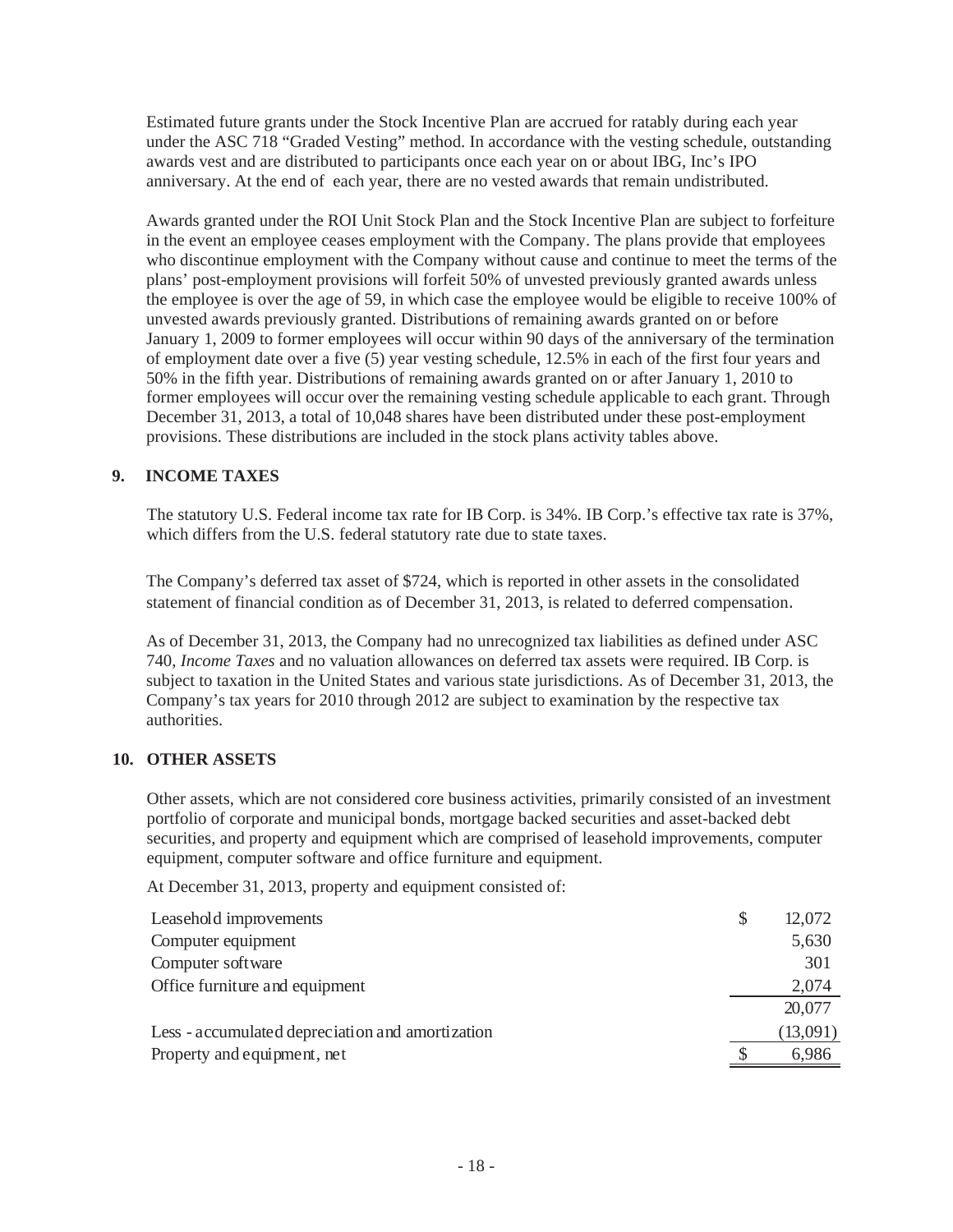#### **11. COMMITMENTS, CONTINGENCIES AND GUARANTEES**

During 2013, a small number of the Company's brokerage customers had taken relatively large positions in four securities listed on the Singapore Exchange. In early October, within a very short timeframe, these securities lost over 90% of their value. The customer accounts were margined and fell into deficits prior to the time the Company took possession of their securities positions. The Company is currently pursuing the collection of the debts. The ultimate effect of this incident on the Company's results will depend upon market conditions and the outcome of the Company's debt collection efforts.

# *Litigation*

The Company is subject to certain pending and threatened legal actions which arise out of the normal course of business. Litigation is inherently unpredictable, particularly in proceedings where claimants seek substantial or indeterminate damages, or which are in their early stages. The Company cannot predict with certainty the actual loss or range of loss related to such legal proceedings, the manner in which they will be resolved, the timing of final resolution or the ultimate settlement. Consequently, the Company cannot estimate losses or ranges of losses related to such legal matters, even in instances where it is reasonably possible that a future loss will be incurred. Although the results of legal actions cannot be predicted with certainty, it is the opinion of management that the resolution of these actions is not expected to have a material adverse effect, if any, on our business or financial condition, but may have a material impact on the results of operations for a given period.

On February 3, 2010, Trading Technologies International, Inc. ("Trading Technologies") filed a complaint, in the United States District Court for the Northern District of Illinois Eastern Division, against Interactive Brokers Group, Inc., IBG LLC, IBG Holdings LLC and IBLLC. Thereafter, Trading Technologies dismissed Interactive Brokers Group, Inc. and IBG Holdings LLC from the case, leaving only IBG LLC and IBLLC as defendants ("Defendants"). The operative complaint, as amended, alleges that the Defendants have infringed and continue to infringe twelve U.S. patents held by Trading Technologies. Trading Technologies is seeking, among other things, unspecified damages and injunctive relief. The case is in the early stages and discovery has yet to begin. While it is too early to predict the outcome of the matter, we believe we have meritorious defenses to the allegations made in the complaint and intend to defend ourselves vigorously against them. However, litigation is inherently uncertain and there can be no guarantee that the Company will prevail or that the litigation can be settled on favorable terms.

The Company accounts for potential losses related to litigation in accordance with ASC 450, *Contingencies*. As of December 31, 2013, reserves provided for potential losses related to litigation matters were not material.

#### *Guarantees*

The Company provides guarantees to securities and futures clearinghouses and exchanges which meet the accounting definition of a guarantee under ASC 460, *Guarantees* Under the standard membership agreement, members are required to guarantee the performance of other members. Under the agreements, if another member becomes unable to satisfy its obligations to the clearinghouse, other members would be required to meet shortfalls. In the opinion of management, the Company's liability under these arrangements is not quantifiable and could exceed the cash and securities it has posted as collateral. However, the potential for the Company to be required to make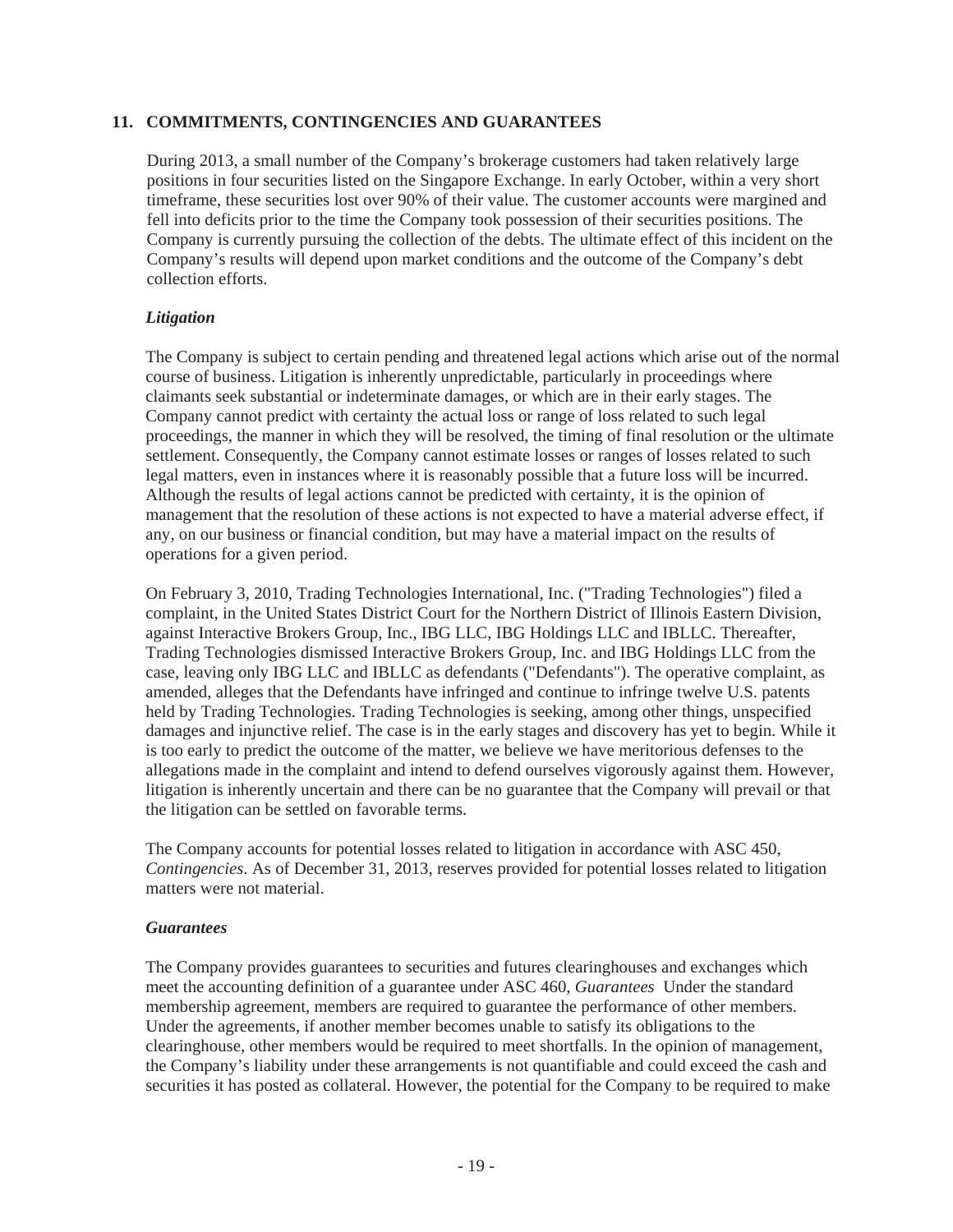payments under these arrangements is remote. Accordingly, no contingent liability is carried in the consolidated statement of financial condition for these arrangements.

In connection with its retail brokerage business, the Company performs securities and commodities execution, clearance and settlement on behalf of its customers for whom it commits to settle trades submitted by such customers with the respective clearing houses. If a customer fails to fulfill its obligation, the Company must fulfill the customer's obligation with the trade counterparty. The Company is fully secured by assets in customers' accounts and any proceeds received from securities and commodities transactions entered into by the Company on behalf of customers. No contingent liability is carried on the consolidated statement of financial condition for such customer obligations.

#### *Leases*

Directly and through affiliates, the Company has non-cancelable operating leases covering office space. Office space leases are subject to escalation clauses based on specified costs incurred by the landlord and contain renewal elections. As of December 31, 2013, the Company's proportionate share of minimum annual lease commitments totaled \$21.6 million, inclusive of amounts allocated by affiliates, as follows:

| YEAR       |    |        |
|------------|----|--------|
| 2014       | \$ | 4,536  |
| 2015       |    | 4,712  |
| 2016       |    | 4,907  |
| 2017       |    | 3,700  |
| 2018       |    | 3,520  |
| Thereafter |    | 272    |
|            |    | 21,647 |

# **12. COLLATERALIZED TRANSACTIONS**

The Company enters into securities borrowing and lending transactions and agreements to repurchase and resell securities to finance trading inventory, to obtain securities for settlement and to earn residual interest rate spreads. In addition, the Company's customers pledge their securities owned to collateralize margin loans. Under these transactions, the Company either receives or provides collateral, including equity, corporate debt and U.S. government securities. Under many agreements, the Company is permitted to sell or repledge securities received as collateral and use these securities to secure repurchase agreements, enter into securities lending transactions or deliver these securities to counterparties to cover short positions.

The Company also engages in securities financing transactions with and for customers through margin lending. Under these agreements and transactions, the Company either receives or provides collateral, including U.S. government securities, corporate debt and equity securities. Customer receivables generated from margin lending activity are collateralized by customer-owned securities held by the Company. Customers' required margin levels and established credit limits are monitored continuously by risk management staff using automated systems. Pursuant to Company policy and as enforced by such systems, customers are required to deposit additional collateral or reduce positions, when necessary to avoid automatic liquidation of positions.

Margin loans are extended to customers on a demand basis and are not committed facilities. Factors considered in the acceptance or rejection of margin loans are the amount of the loan, the degree of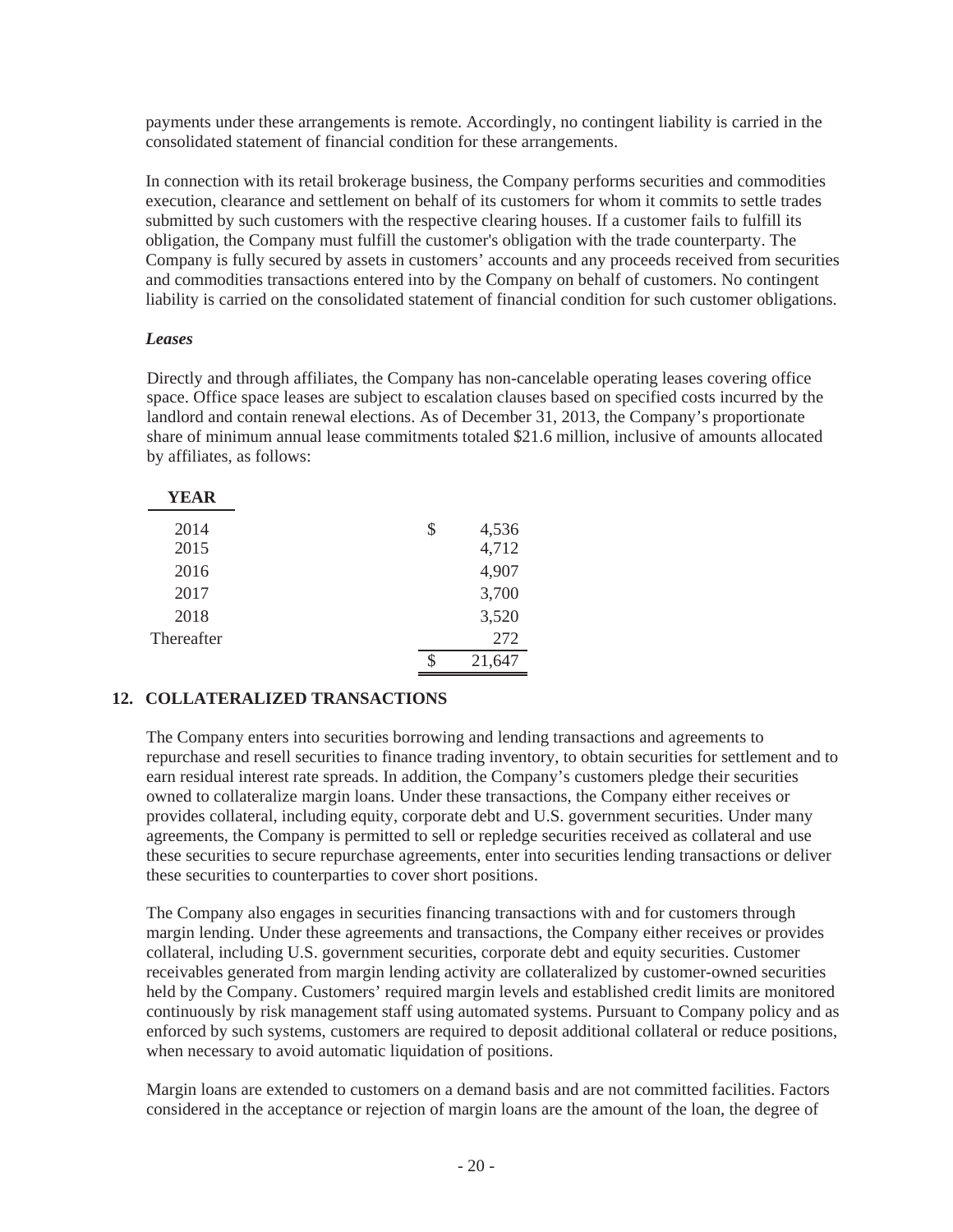leverage being employed in the customer account and an overall evaluation of the customer's portfolio to ensure proper diversification or, in the case of concentrated positions, appropriate liquidity of the underlying collateral. Additionally, transactions relating to concentrated or restricted positions are limited or prohibited by raising the level of required margin collateral (to 100% in the extreme case). Underlying collateral for margin loans is evaluated with respect to the liquidity of the collateral positions, valuation of securities, volatility analysis and an evaluation of industry concentrations. Adherence to the Company's collateral policies significantly limits the Company's credit exposure to margin loans in the event of a customer's default. Under margin lending agreements, the Company may request additional margin collateral from customers and may sell securities that have not been paid for or purchase securities sold but not delivered from customers, if necessary. At December 31, 2013, approximately \$13.60 billion of customer margin loans were outstanding.

Amounts relating to collateralized transactions at December 31, 2013 are summarized as follows (millions):

|                                     |             | <b>Permitted</b> |                  | Sold or  |
|-------------------------------------|-------------|------------------|------------------|----------|
| Securities received, at fair value: | to Repledge |                  | <b>Repledged</b> |          |
| Securities lending transactions     |             | 8,309.5          |                  | 1,612.5  |
| Agreements to resell (1)            |             | 7.116.1          |                  | 7,116.1  |
| Customer margin securities          |             | 11,676.8         |                  | 4,538.9  |
|                                     |             | 27,102.4         |                  | 13,267.5 |

(1) At December 31, 2013, \$6.73 billion or 95% of securities acquired through agreements to resell that are shown as repledged have been deposited in a separate bank account for the exclusive benefit of customers in accordance with SEC Rule 15c3-3.

#### **13. SUBSEQUENT EVENTS**

As required by ASC 855, the Company has evaluated subsequent events for adjustment to or disclosure in its consolidated financial statement through the date the consolidated financial statement was issued.

No recordable or disclosable events, not otherwise reported in this financial statement or the notes thereto, occurred.

\*\*\*\*\*\*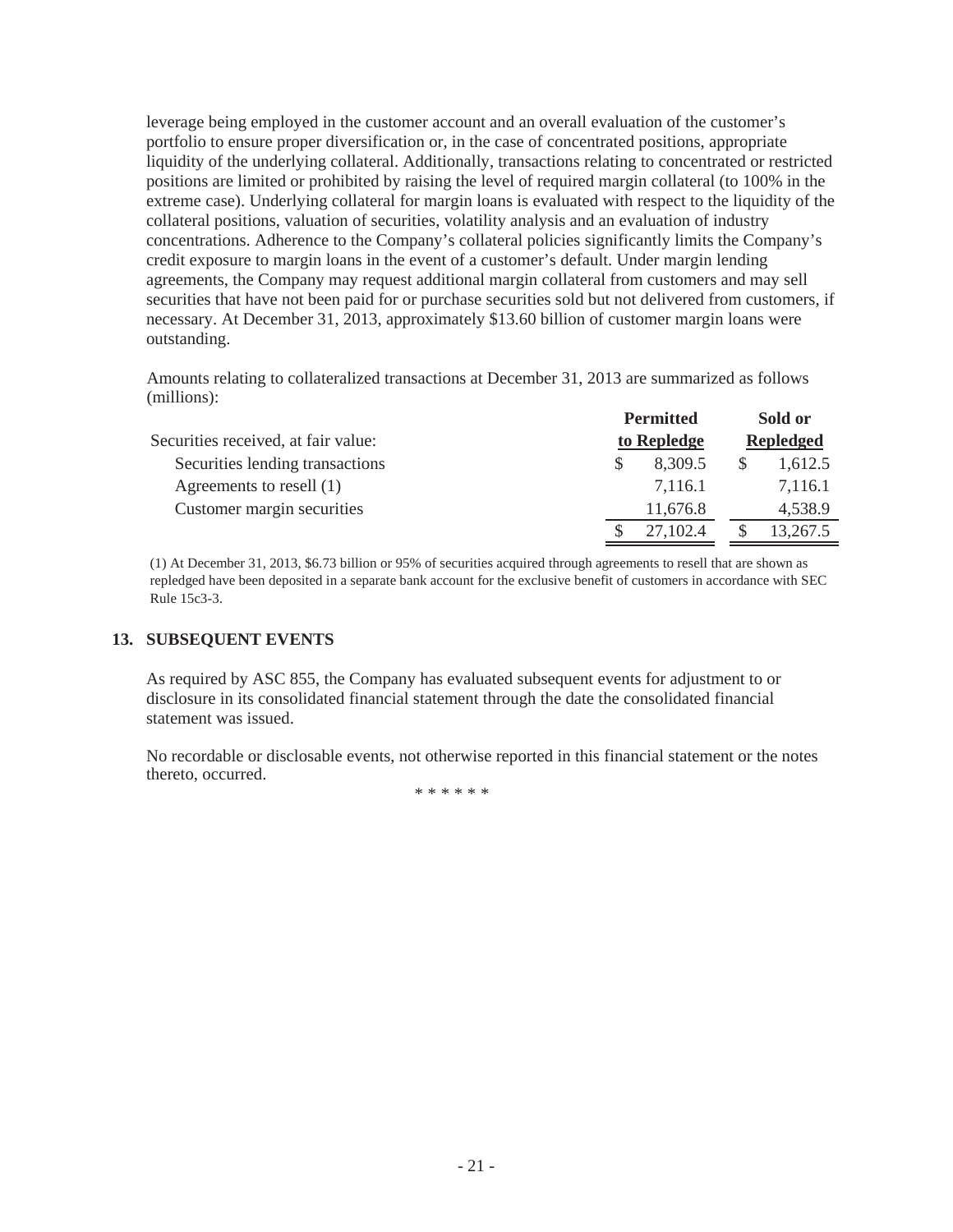# **INTERACTIVE BROKERS LLC**

# **DECEMBER 31, 2013** *(Dollars in Thousands)* **COMPUTATION OF NET CAPITAL FOR BROKERS AND DEALERS PURSUANT TO RULE 15c3-1 UNDER THE SECURITIES EXCHANGE ACT OF 1934 (UNCONSOLIDATED)**

| <b>NET CAPITAL:</b>                                                                                                 |               |
|---------------------------------------------------------------------------------------------------------------------|---------------|
| Total members' capital                                                                                              | \$2,340,028   |
| Deductions and/or charges:                                                                                          |               |
| Nonallowable assets:                                                                                                |               |
| Other receivables:                                                                                                  |               |
| Brokers, dealers and clearing organizations                                                                         | 122,870       |
| Receivable from affiliates                                                                                          | 29,371        |
| Other assets                                                                                                        | 33,195        |
| Other charges                                                                                                       | 11,868        |
| Net capital before haircuts on securities positions                                                                 | 2,142,724     |
| Haircuts on securities positions:                                                                                   |               |
| Bankers' acceptances, certificates of deposit and commercial paper                                                  | 338           |
| U.S. and Canadian government obligations                                                                            | 1,999         |
| Foreign currencies                                                                                                  | 2,899         |
| <b>Total haircuts</b>                                                                                               | 5,236         |
| <b>NET CAPITAL</b>                                                                                                  | \$2,137,488   |
| MINIMUM DOLLAR NET CAPITAL REQUIRED (2% of combined                                                                 |               |
| aggregate debit items as shown in computation for determination of<br>reserve requirements pursuant to Rule 15c3-3) | 302,139<br>\$ |
| CAPITAL IN EXCESS OF MINIMUM REQUIREMENTS                                                                           | 1,835,349     |

NOTE: There are no material reconciling items between the amounts presented above and the amounts as reported in the Company's unaudited FOCUS Report as of December 31, 2013 filed on January 27, 2014. Therefore, no reconciliation of the two computations is deemed necessary.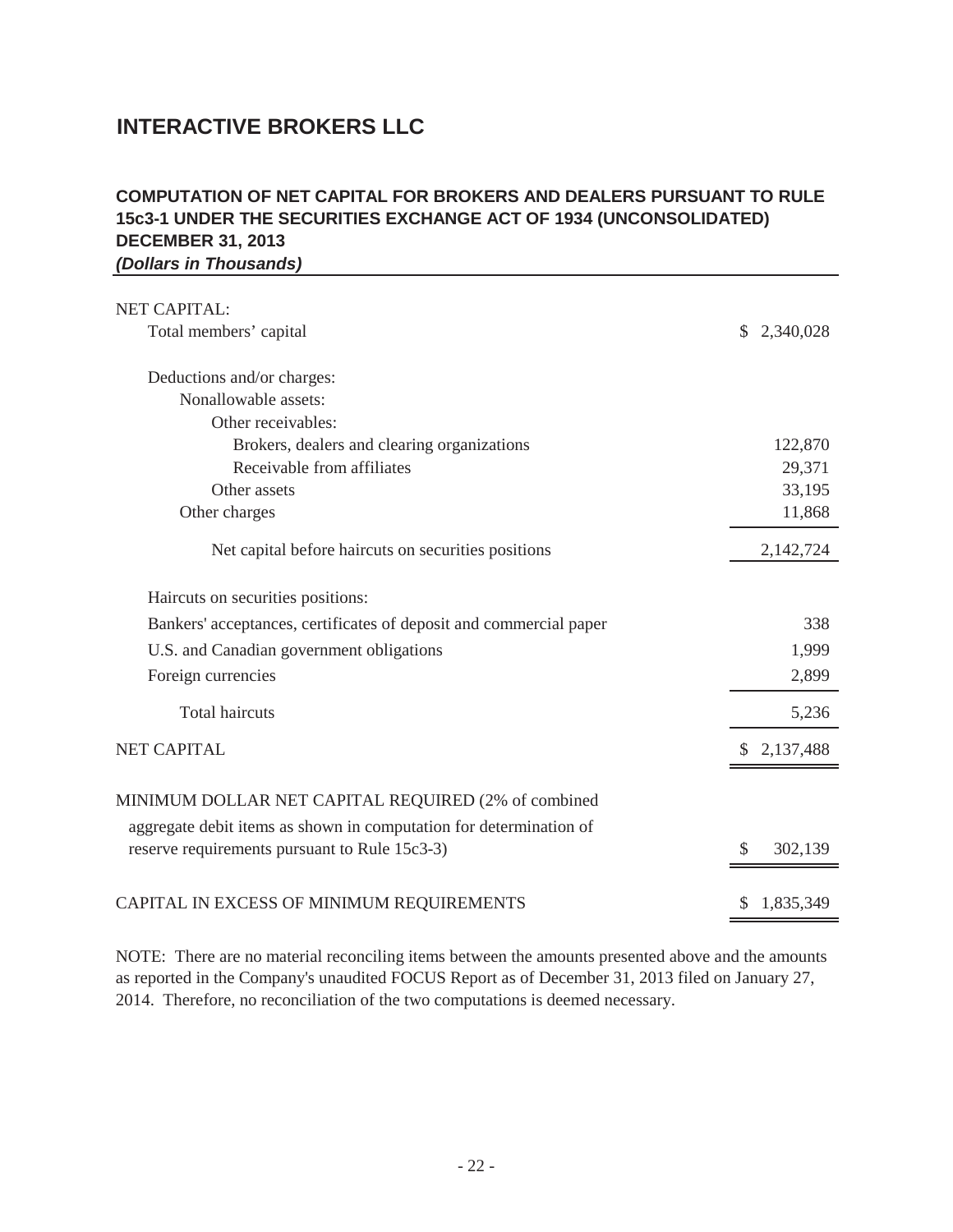# **INTERACTIVE BROKERS LLC**

# **DECEMBER 31, 2013** *(Dollars in Thousands)* **SCHEDULE OF SEGREGATION REQUIREMENTS AND FUNDS IN SEGREGATION FOR CUSTOMERS TRADING ON U.S. COMMODITY EXCHANGES PURSUANT TO SECTION 4d (2) UNDER THE COMMODITY EXCHANGE ACT (UNCONSOLIDATED)**

| SEGREGATION REQUIREMENTS:                                                                                      |                 |
|----------------------------------------------------------------------------------------------------------------|-----------------|
| Net ledger balance in accounts of regulated commodity customers                                                | \$<br>2,064,780 |
| Net unrealized profit (loss) in open futures contracts traded on a contract market<br>Exchange traded options: | (45,932)        |
| Market value of open option contracts purchased on a contract market                                           | 64,909          |
| Market value of open option contracts granted (sold)                                                           | (144,006)       |
| Net equity                                                                                                     | 1,939,751       |
| Accounts liquidating to deficits and accounts with debit balances                                              | 51              |
| Amount required to be segregated                                                                               | 1,939,802       |
| FUNDS IN SEGREGATED ACCOUNTS:                                                                                  |                 |
| Deposited in segregated funds bank accounts - cash                                                             | 884,623         |
| Deposited in segregated funds bank accounts - securities                                                       | 459,909         |
| Margin on deposit with clearing members of contract markets - cash                                             | 25,807          |
| Margin on deposit with clearing members of contract markets - securities                                       | 76,993          |
| Net settlement from (to) derivatives clearing orginizations of contract makers                                 | 629             |
| Exchange traded options:                                                                                       |                 |
| Market value of open long option contracts                                                                     | 1,169           |
| Market value of open short option contracts                                                                    | (2,632)         |
| Net equities with other FCMs - net liquidating equity                                                          | 696,767         |
| Total amount in segregation                                                                                    | 2,143,265       |
| <b>EXCESS FUNDS IN SEGREGATION</b>                                                                             | \$<br>203,463   |

NOTE: There are no material reconciling items between the amounts presented above and the amounts as reported in the Company's unaudited FOCUS Report as of December 31, 2013 filed on January 27, 2014. Therefore, no reconciliation of the two computations is deemed necessary.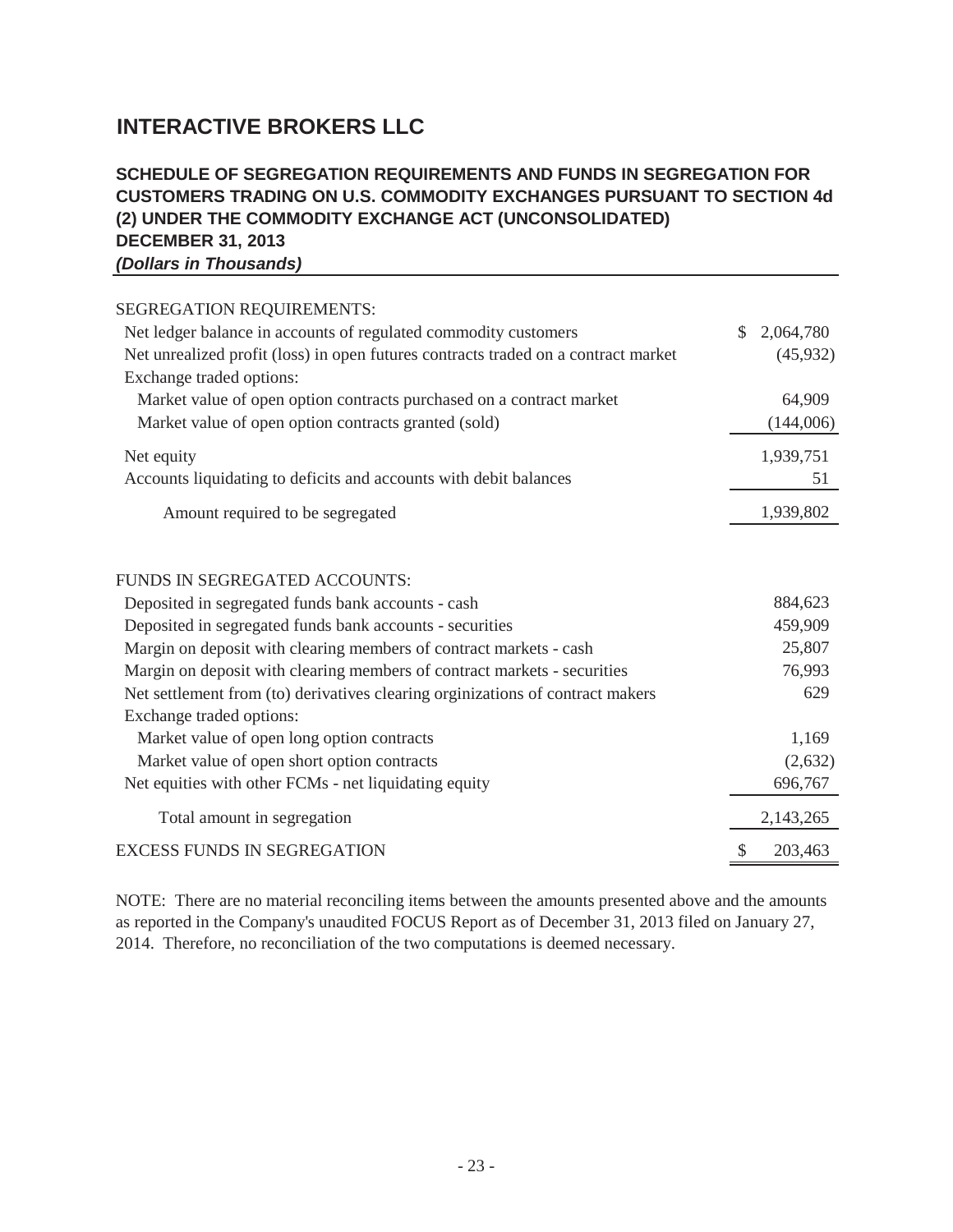# **INTERACTIVE BROKERS LLC**

# **SCHEDULE OF SECURED AMOUNTS AND FUNDS HELD IN SEPARATE ACCOUNTS FOR FOREIGN FUTURES AND FOREIGN OPTIONS CUSTOMERS PURSUANT TO REGULATION 30.7 UNDER THE COMMODITY EXCHANGE ACT (UNCONSOLIDATED)**

# **DECEMBER 31, 2013** *(Dollars in Thousands)*

| Amounts required to be set aside in separate section 30.7 accounts | 300.433 |
|--------------------------------------------------------------------|---------|
| Total funds in separate section 30.7 accounts                      | 406,385 |
| Excess funds in separate 30.7 accounts                             | 105,952 |

NOTE: There are no material reconciling items between the amounts presented above and the amounts as reported in the Company's unaudited FOCUS Report as of December 31, 2013 filed on January 27, 2014. Therefore, no reconciliation of the two computations is deemed necessary.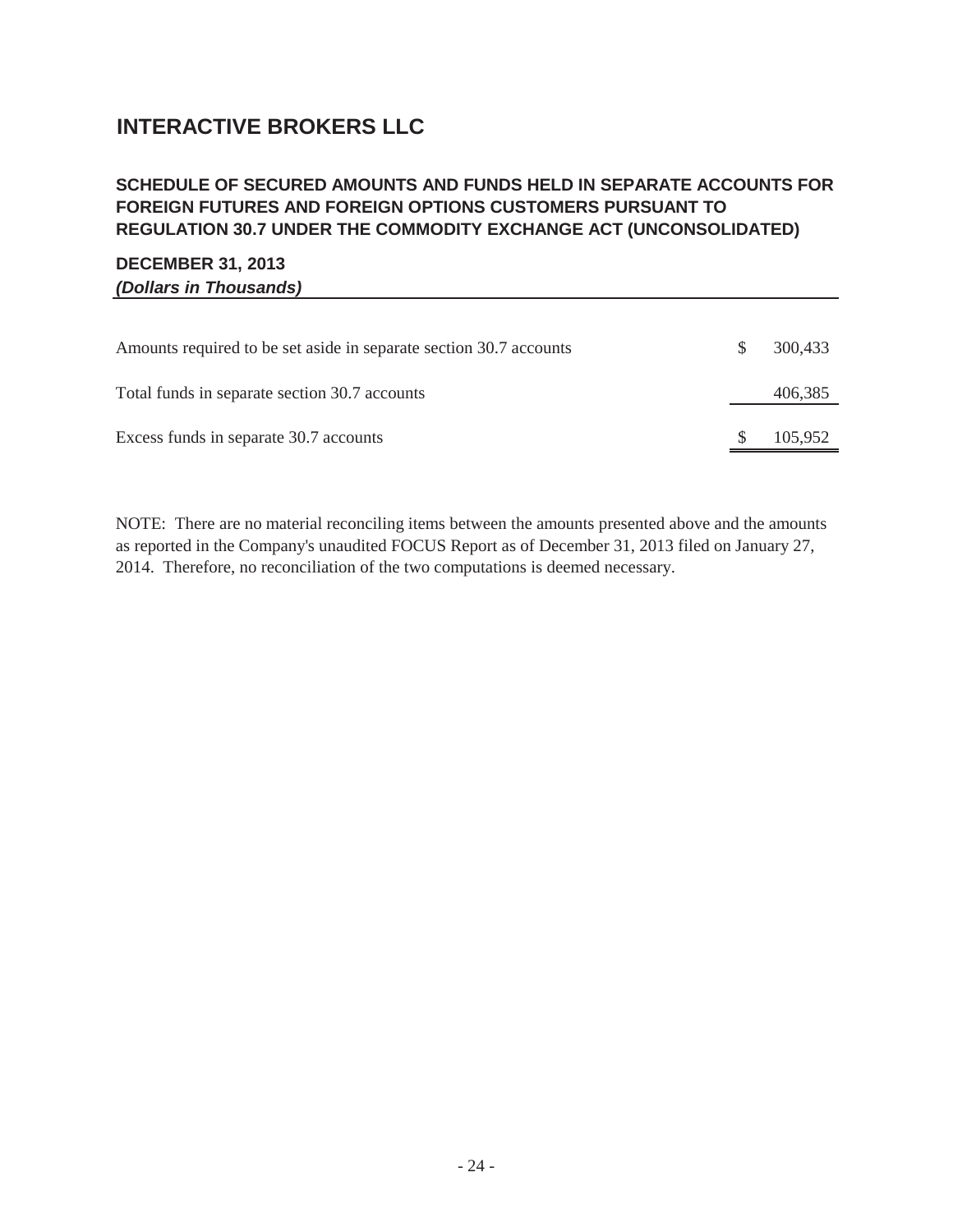# Deloitte.

**Deloitte & Touche LLP** 30 Rockefeller Plaza New York, NY 10112-0015 USA

Tel: 1 212 492 4000 Fax: 1 212 489 1687 www.deloitte.com

February 28, 2014

Interactive Brokers LLC 2 Pickwick Plaza Greenwich, CT 06830

In planning and performing our audit of the consolidated financial statements of Interactive Brokers LLC and subsidiary (the "Company") as of and for the year ended December 31, 2013 (on which we issued our report dated February 28, 2014 and such report expressed an unmodified opinion on those consolidated financial statements), in accordance with auditing standards generally accepted in the United States of America, we considered the Company's internal control over financial reporting ("internal control") as a basis for designing our auditing procedures for the purpose of expressing an opinion on the consolidated financial statements, but not for the purpose of expressing an opinion on the effectiveness of the Company's internal control. Accordingly, we do not express an opinion on the effectiveness of the Company's internal control.

Also, as required by Rule  $17a-5(g)(1)$  of the Securities and Exchange Commission (the SEC), we have made a study of the practices and procedures followed by the Company, including consideration of control activities for safeguarding securities. This study included tests of compliance with such practices and procedures that we considered relevant to the objectives stated in Rule 17a-5(g), in the following: (1) making the periodic computations of aggregate debits and net capital under Rule 17a- $3(a)(11)$  and the reserve required by Rule 15c3-3(e); (2) making the quarterly securities examinations, counts, verifications, and comparisons, and the recordation of differences required by Rule 17a-13; (3) complying with the requirements for prompt payment for securities under Section 8 of Federal Reserve Regulation T of the Board of Governors of the Federal Reserve System; and (4) obtaining and maintaining physical possession or control of all fully paid and excess margin securities of customers as required by Rule 15c3-3.

In addition, as required by Regulation 1.16 of the Commodity Futures Trading Commission (CFTC), we have made a study of the practices and procedures followed by the Company including consideration of control activities for safeguarding customer and firm assets. This study included tests of such practices and procedures that we considered relevant to the objectives stated in Regulation 1.16, in the following: (1) making the periodic computations of minimum financial requirements pursuant to Regulation 1.17; (2) making the daily computations of the segregation requirements of Section  $4d(a)(2)$  of the Commodity Exchange Act and the regulations thereunder, and the segregation of funds based on such computations; and (3) making the daily computations of the foreign futures and foreign options secured amount requirements pursuant to Regulation 30.7 of the CFTC.

The management of the Company is responsible for establishing and maintaining internal control and the practices and procedures referred to in the preceding paragraphs. In fulfilling this responsibility, estimates and judgments by management are required to assess the expected benefits and related costs of controls and of the practices and procedures referred to in the preceding paragraphs and to assess whether those practices and procedures can be expected to achieve the SEC's and the CFTC's abovementioned objectives. Two of the objectives of internal control and the practices and procedures are to provide management with reasonable but not absolute assurance that assets for which the Company